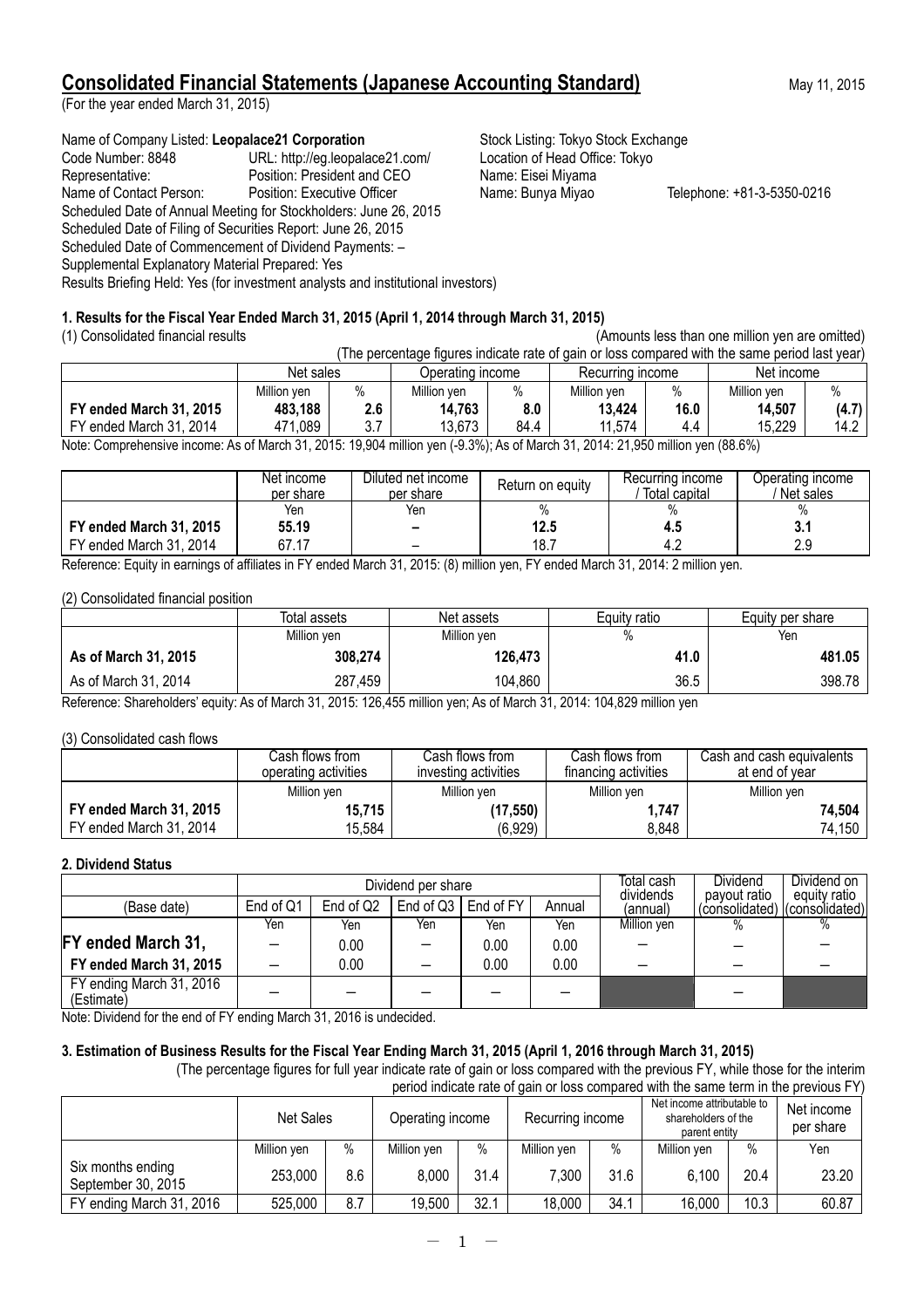### **4. Other**

- (1) Changes in major subsidiaries during the FY (Change in specific subsidiaries as a result of a change in the scope of consolidation): None (2) Changes in important (2) Changes in important
- (2) Changes in accounting principles, procedures or reporting methods used in preparation of financial statements (Changes in important items concerning preparation of financial statements)
	- (i) Changes in accounting policies accompanying revision of accounting standards, etc.: Yes
	- (ii) Changes in accounting policies other than (i) above: None
	- (iii) Changes in accounting estimates: None
	- (iv) Restatements: None
- (3) Total number of outstanding shares (Common stock)
	- (i) Total number of outstanding shares at term end (Includes treasury stock)
		- As of March 31, 2015: 267,443,915 shares, As of March 31, 2014: 267,443,915 shares (ii) Total treasury stock at term end
		- As of March 31, 2015: 4,569,430 shares, As of March 31, 2014: 4,569,210 shares (iii) Average number of outstanding shares during the period
		- As of March 31, 2015: 262,874,579 shares, As of March 31, 2014: 226,724,158 shares

### (Reference) Summary of Non-Consolidated Financial Statements

### **1. Results of the Fiscal Year Ended March 31, 2015 (April 1, 2014 through March 31, 2015)**

| (1) Non-consolidated financial results |             |     | (The percentage figures indicate rate of gain or loss compared with the previous FY) |      |                  |      |             |      |
|----------------------------------------|-------------|-----|--------------------------------------------------------------------------------------|------|------------------|------|-------------|------|
|                                        | Net sales   |     | Operating income                                                                     |      | Recurring income |      | Net income  |      |
|                                        | Million ven | %   | Million ven                                                                          | %    | Million yen      | %    | Million ven | %    |
| FY ended March 31, 2015                | 484,360     | 3.1 | 15,595                                                                               | 17.0 | 14,546           | 28.1 | 15,327      | 4.5  |
| FY ended March 31, 2014                | 469,665     | 4.8 | 13,332                                                                               | 96.7 | 11,352           | 20.4 | 14,664      | 24.3 |

|                         | Net income per share | Diluted net income per share |
|-------------------------|----------------------|------------------------------|
|                         | Yen                  | Yen                          |
| FY ended March 31, 2015 | 58.31                |                              |
| FY ended March 31, 2014 | 64.68                |                              |

(2) Non-consolidated financial position

|                      | Total assets | Net assets  | Equity ratio | Equity per share |
|----------------------|--------------|-------------|--------------|------------------|
|                      | Million yen  | Million yen | %            | Yen              |
| As of March 31, 2015 | 284,927      | 117,254     | 41.1         | 445.98           |
| As of March 31, 2014 | 278,223      | 100,266     | 36.0         | 381.36           |

Reference: Shareholders' equity: As of March 31, 2015: 117,236 million yen, As of March 31, 2014: 100,248 million yen

### **2. Estimation of Non-consolidated Business Results for the Fiscal Year Ending March 31, 2016 (April 1, 2015 through March 31, 2016)**

(The percentage figures for full year represent the change compared with the previous FY, while those for the interim period represent the change compared with the same term in the previous FY)

|                                         | <b>Net Sales</b> |      |             | Recurring income | Net income  |      | Net income<br>per share |
|-----------------------------------------|------------------|------|-------------|------------------|-------------|------|-------------------------|
|                                         | Million ven      | $\%$ | Million yen | $\%$             | Million ven | $\%$ | Yen                     |
| Six months ending<br>September 30, 2015 | 244,500          | 4.3  | 7.000       | 31.8             | 5.900       | 26.7 | 22.44                   |
| FY ending March 31, 2016                | 507,100          |      | 17,800      | 22.4             | 15,600      | 1.8  | 59.34                   |

Indication regarding the status of auditing:

These financial statements are not subject to auditing under the Financial Instruments and Exchange Act. The review of these financial statements in accordance with the Financial Instruments and Exchange Act was not completed at the time of disclosure.

Explanation on the proper use of the business forecasts, and other special notices:

(Note on the business forecasts and other forward-looking statements)

The business forecasts and other forward-looking statements contained in this report are based on information currently available to the Company and on certain assumptions that Leopalace21 has judged to be reasonable. Readers should be aware that a variety of factors might cause actual results to differ significantly from these forecasts.

Concerning assumptions of business forecasts and note on the proper use of these forecasts, see page 5. "1. Business Results (1) Analysis of Business Results."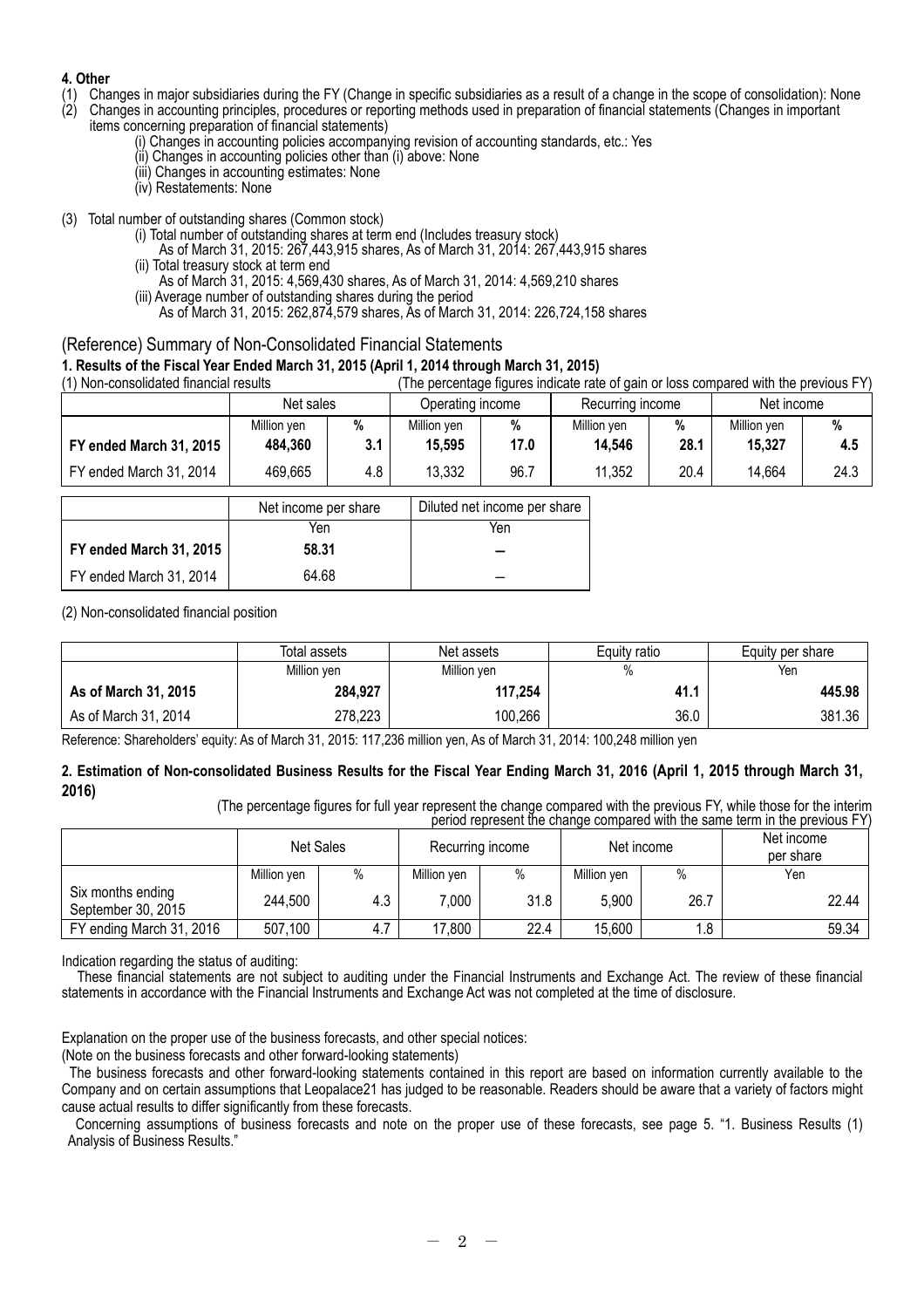# **[Table of Content of Material]**

| (3) Fundamental Policy on the Distribution of Earnings and Dividends for the Fiscal Year under Review and Next Fiscal Year6 |  |
|-----------------------------------------------------------------------------------------------------------------------------|--|
|                                                                                                                             |  |
|                                                                                                                             |  |
|                                                                                                                             |  |
|                                                                                                                             |  |
|                                                                                                                             |  |
|                                                                                                                             |  |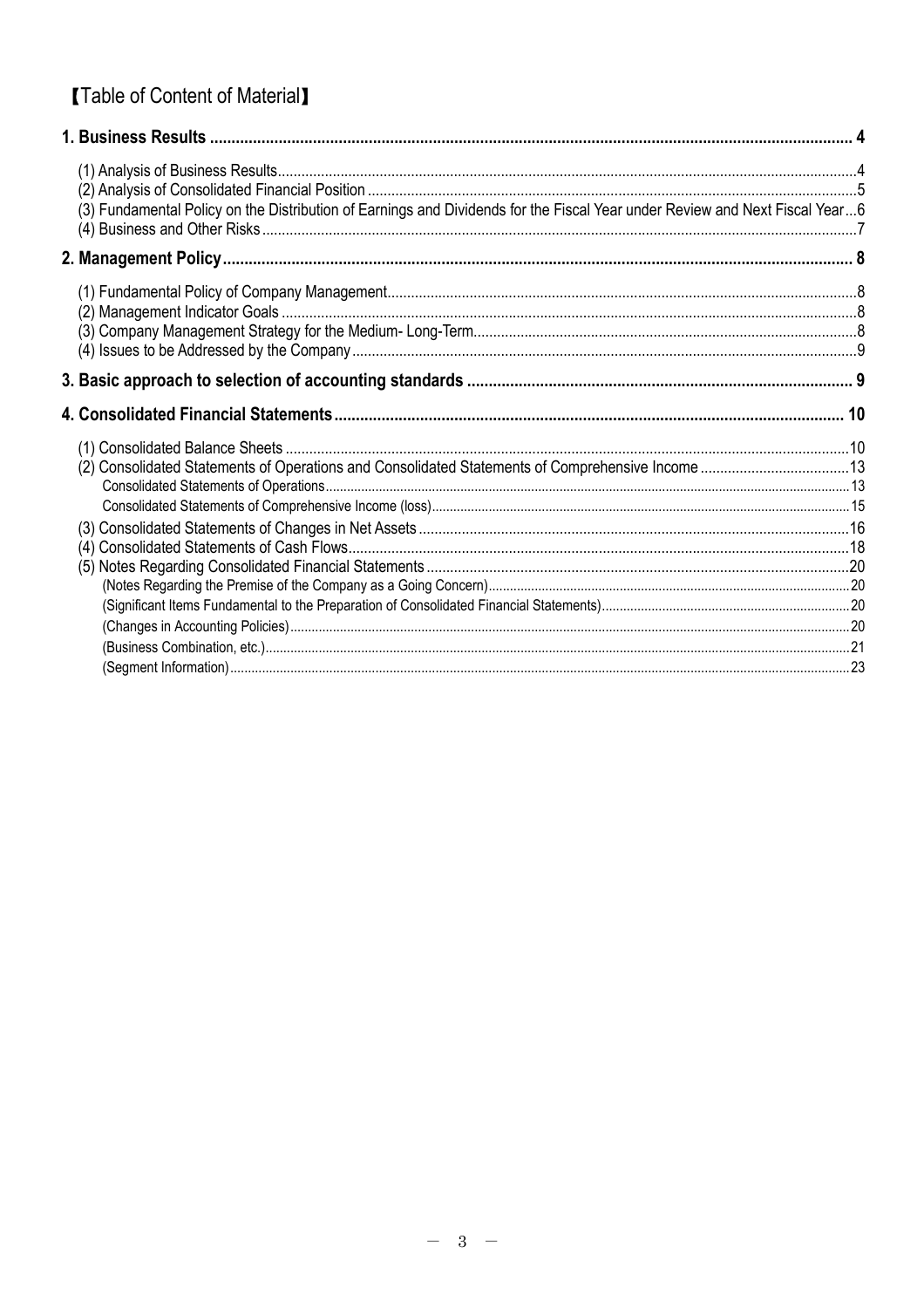### **1. Business Results (1) Analysis of Business Results**

|                         | Net sales | Operating income | Recurring income | Net income |
|-------------------------|-----------|------------------|------------------|------------|
| FY ended March 31, 2015 | 483,188   | 14,763           | 13,424           | 14,507     |
| FY ended March 31, 2014 | 471,089   | 13,673           | 11,574           | 15,229     |
| change                  | 12,099    | 1,090            | 1,849            | (721)      |

During the fiscal year under review, although weakness can be seen in individual consumption due to the increase in consumption tax, a continuing recovery in the Japanese economy was evidenced primarily by the improvement in corporate earnings, employment, and income.

In the rental housing industry, new housing starts of leased units declined for the first time in three years (3.1% down year-on-year), due to negative effects of the rush demand from consumption tax increase. To achieve stable occupancy rates against the increasing number of vacant houses in the market, housing supply in limited areas and high-quality housing and services are required.

Under these conditions, the Leopalace21 Group aims to build solid management strength focusing on the core businesses, made up of leasing and construction, based on the Medium-term Management Plan "EXPANDING VALUE" announced in May 2014. In addition, the Group aims to establish new businesses that will contribute to future growth.

As a result, consolidated net sales for the fiscal year under review came to ¥483,188 million (up 2.6% year-on-year). Consolidated operating income was ¥14,763 million (up 8.0%), consolidated recurring income was ¥13,424 million (up 16.0%) and consolidated net income was ¥14,507 million (down 4.7%).

On a non-consolidated basis, net sales were ¥484,360 million (up 3.1% year-on-year), operating income was ¥15,595 million (up 17.07%), recurring income was ¥14,546 million (up 28.1%), and net income was ¥15,327 million (up 4.5%).

|                                     | Net sales                     |                               |         | Operating income (loss)       |                               |         |
|-------------------------------------|-------------------------------|-------------------------------|---------|-------------------------------|-------------------------------|---------|
|                                     | FY ended<br>March 31,<br>2014 | FY ended<br>March 31,<br>2015 | change  | FY ended<br>March 31,<br>2014 | FY ended<br>March 31,<br>2015 | change  |
| Leasing Business                    | 388,768                       | 399,316                       | 10,548  | 15,567                        | 20,532                        | 4,965   |
| <b>Construction Business</b>        | 63,135                        | 61,312                        | (1,823) | 2,954                         | 210                           | (2,743) |
| <b>Elderly Care Business</b>        | 10,171                        | 10,608                        | 436     | (610)                         | (606)                         | 4       |
| <b>Hotels &amp; Resort Business</b> | 7,571                         | 8,951                         | 1,379   | (1, 118)                      | (1, 289)                      | (170)   |
| Others                              | 1,442                         | 2,999                         | 1,557   | 137                           | 31                            | (106)   |
| Adjustments                         |                               |                               |         | (3,256)                       | (4, 116)                      | (859)   |
| Total                               | 471,089                       | 483,188                       | 12,099  | 13,673                        | 14,763                        | 1,090   |

(Actual figures by segment)

(Million yen)

(Million yen)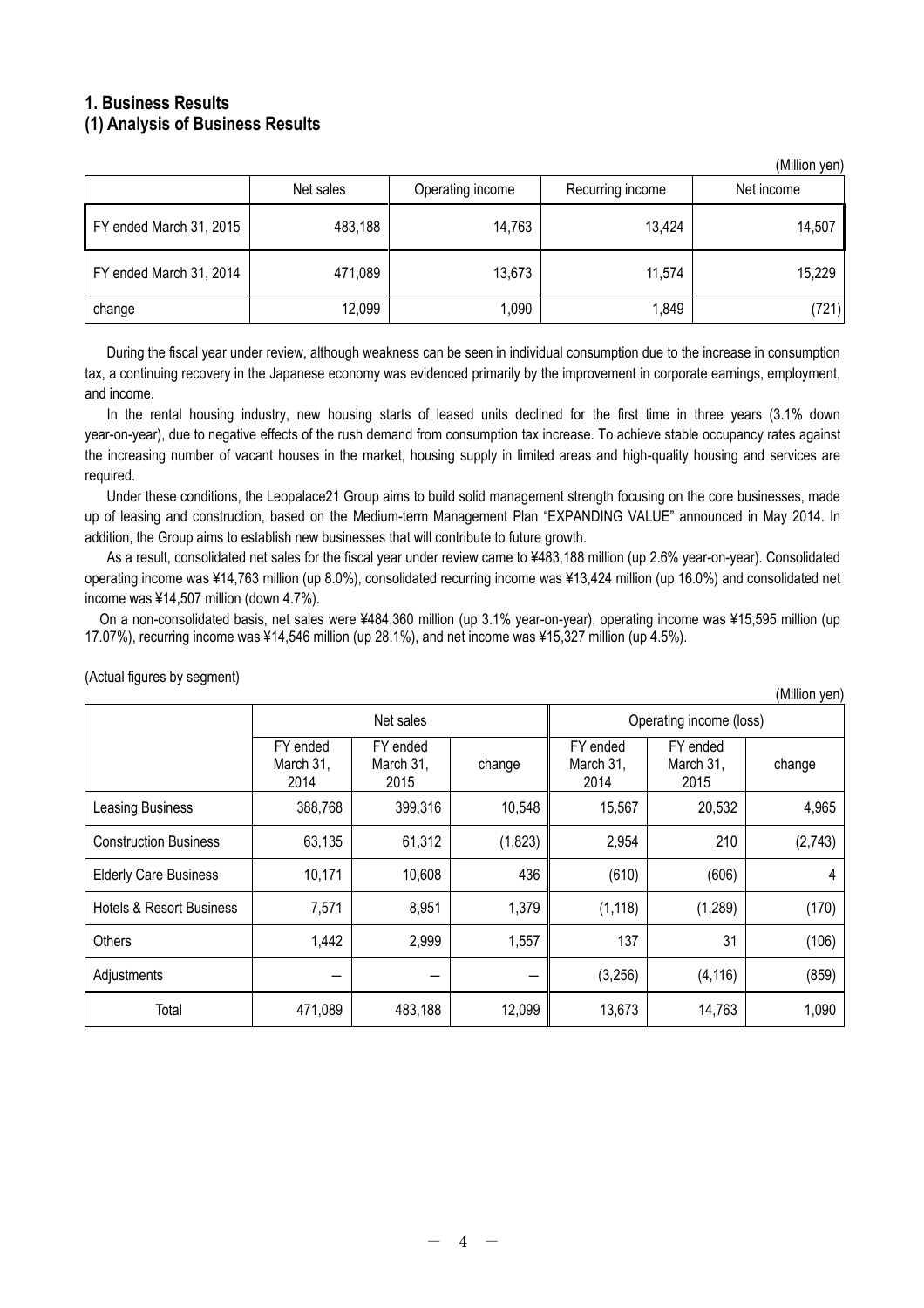#### (i) Leasing Business

The occupancy rate at the end of the consolidated fiscal year under review was 89.29% (up 1.82 points from the end of last fiscal year) and the average occupancy rate for the fiscal year was 86.57% (up 1.99 points from the last fiscal year).

In the leasing business, to establish stable profits led by occupancy improvement, the Group implemented measures such as tenant recruitment utilizing direct leasing offices, franchises, and local real estate brokers, as well as expanding tenant services including "Room Customize" and security system installations. In addition, the Group further strengthened sales against corporate and foreign clients as well as reduced costs by reviewing routine property management tasks.

The number of units under management at the end of the consolidated fiscal year under review was 554,000 (increasing 6,000 from the end of last fiscal year), and the number of direct offices was 188 (increasing 4). The number of franchise offices was 141 (decreasing 23).

As a result of the above, net sales amounted to ¥399,316 million (up 2.7% year-on-year), and operating income was ¥20,532 million (up 31.9% year-on-year).

#### (ii) Construction Business

Orders received during the consolidated fiscal year under review were ¥87,395 million (up 7.7% from last fiscal year) and the orders received outstanding at the end of the consolidated fiscal year under review stood at ¥58,136 million (up 30.7% from last fiscal year).

In the Construction business, the Group aimed to improve profitability by focusing apartment supply in the three metropolitan areas where solid leasing demand is anticipated, as well as installing "non-sound floors" which improve sound insulation and developing products targeting females and young tenants. The Group also expanded construction variations to meet various land usage needs and has begun restructuring construction methods. However, the influence of worker shortage and cost increase in construction materials cannot be avoided.

As a result, net sales came to ¥61,312 million (down 2.9% year-on-year), and operating income was ¥210 million (down 92.9% year-on-year).

#### (iii) Elderly Care Business

Net sales were ¥10,608 million (up 4.3% year-on-year), and operating loss was ¥606 million (improving ¥4 million). In the elderly care business, which was positioned as growth strategy area in the Medium-term Management Plan, the Group will open new facilities in the collaboration with construction business.

#### (iv) Hotels & Resort t Business

Net sales in resort facilities in Guam and hotels in Japan were ¥8,951 million (up 18.2% year-on-year), and the operating loss was ¥1,289 million (increasing ¥70 million in loss).

#### (v) Other Businesses

In other businesses such as the small-claims and short-term insurance business, the solar power generation business, and the finance business, net sales were ¥2,999 million (up 108.0% year-on-year), and the operating income was ¥31 million (down 77.3% year-on-year).

#### (Outlook for the next fiscal year)

In the next fiscal year, the Company will strengthen our competitiveness by taking in our core business as the base, expanding elderly care business by cooperating with construction business and full-scale initiation of solar power generation business and overseas business.

As for the consolidated business results of the fiscal year ending March 2016, we expect sales of 525,000 million (up 8.7% year-on-year), operating income of 19,500 million (up 32.1%), recurring income of 18,000 million (up 34.1%), and net income of 16,000 million (down 10.3%).

### **(2) Analysis of Consolidated Financial Position**

(i) Position of Assets, Liabilities, and Net assets

|                      |              |                          | (Million yen) |
|----------------------|--------------|--------------------------|---------------|
|                      | Total assets | <b>Total liabilities</b> | Net assets    |
| As of March 31, 2015 | 308,274      | 181,801                  | 126,473       |
| As of March 31, 2014 | 287,459      | 182,598                  | 104,860       |
| change               | 20,815       | (797)                    | 21,612        |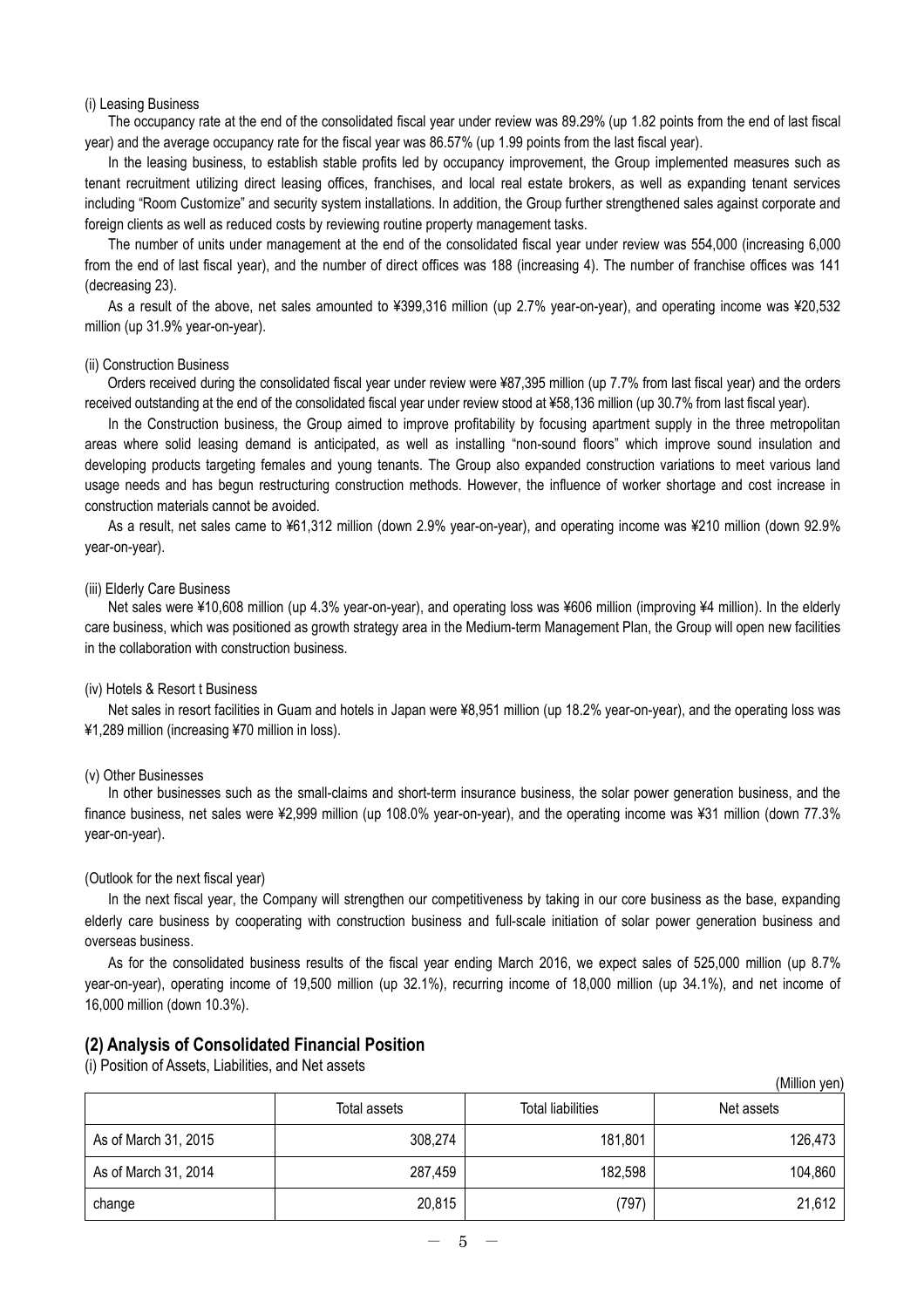Total assets at the end of the fiscal year under review increased ¥20,815 million from the end of the previous fiscal year, to ¥308,274 million. This was mainly attributable to an increase of ¥16,927 million in property, plant and equipment, such as machinery, equipment, and vehicles related to solar power generation business, ¥2,801 million in deferred tax assets, ¥1,684 million in goodwill, and ¥1,429 million in other accounts receivables, despite a decrease of ¥3,023 million in prepaid expenses.

Total liabilities decreased ¥797 million from the end of the previous fiscal year, to ¥181,801 million. This primarily reflected a decrease of ¥9,699 million in long and short term advances received and ¥4,072 million in reserve for apartment vacancy loss, despite an increase of ¥1,920 million in accounts payable for completed projects, ¥2,465 million in unpaid expenses and ¥7,260 million in interest-bearing debt.

Net assets were up ¥21,612 million from the end of the previous fiscal year, to ¥126,473 million, chiefly due to an increase of ¥16,216 million in retained earnings from net income and application of accounting policies related to retirement benefits, as well as an increase of ¥5,662 million in foreign currency translation adjustments. The ratio of shareholders' equity to assets rose 4.5 points from the end of the previous fiscal year, to 41.0%.

#### (ii) Cash flow position

Cash flow from operating activities was a net inflow of ¥15,715 million (an increase of ¥131 million in net inflow from the previous fiscal year). This was mainly due to ¥12,896 million of income before taxes and minority interests, ¥7,736 million of depreciation, an increase of ¥4,924 million in accounts payable and a decrease of ¥3,734 million in long-term prepaid expenses, despite a decrease of ¥9,572 million in advances received and ¥4,072 million in reserve for apartment vacancy loss.

Cash flow from investing activities was a net outflow of ¥17,550 million (an increase of ¥10,620 million in net outflow from the previous fiscal year). This was primarily due to payments for the purchase of property, plant and equipment of ¥16,531 million, as well as payments for the purchase of shares in subsidiaries of ¥812 million.

Cash flow from financing activities was a net inflow of ¥1,747 million (a decline of ¥71 million in net inflow from the previous fiscal year). This was chiefly due to proceeds from the loans and bond of ¥3,354 million (after deduction of repayment of borrowings and bonds redemption), despite a repayment of finance lease obligations of ¥166 million.

As a result, cash and cash equivalents at the end of the consolidated fiscal year under review stood at ¥74,504 million, an increase of ¥354 million from the end of the previous fiscal year

|                                                        | FY ended March<br>31, 2011 | FY ended March<br>31, 2012 | FY ended March<br>31, 2013 | FY ended March<br>31, 2014 | FY ended March<br>31, 2015 |
|--------------------------------------------------------|----------------------------|----------------------------|----------------------------|----------------------------|----------------------------|
| Equity ratio (%)                                       | 11.1                       | 12.8                       | 22.2                       | 36.5                       | 41.0                       |
| Market price based equity ratio (%)                    | 6.2                        | 18.0                       | 32.2                       | 45.3                       | 53.6                       |
| Ratio of cash flow to interest-<br>bearing debt (year) |                            |                            | 8.1                        | 2.4                        | 2.8                        |
| Interest coverage ratio (ratio)                        |                            |                            | 4.7                        | 9.8                        | 13.8                       |

(Reference) Trends in cash flow indicators

Equity ratio: Shareholders equity/assets

Market price based equity ratio: Market capitalization/assets

Ratio of cash flow to interest-bearing debt: Interest-bearing debt/cash flow

Interest coverage ratio: Cash flow/interest paid

(Note 1) Ratios are calculated on the basis of consolidated financial data.

(Note 2) Market capitalization is calculated as closing price at the end of the fiscal year x shares outstanding at the end of the fiscal year (excluding treasury stock).

(Note 3) Cash flow is cash flow from operations from the Consolidated Statements of Cash Flow. Interest-bearing debt is all of the debt noted on the Consolidated Balance Sheets on which interest is being paid.

(Note 4) The ratio of cash flow to interest-bearing debt and the interest coverage ratio for the fiscal years ended March 2011and March 2012 are not shown because cash flow from operating activities was negative in those years.

### **(3) Fundamental Policy on the Distribution of Earnings and Dividends for the Fiscal Year under Review and Next Fiscal Year**

The Leopalace Group acknowledges that the distribution of profit to shareholders is an important management issue. However, retained earnings are negative on non-consolidated basis, so it is with deep regret that the Group will pass on the term-end dividend. The Group also plans to pass on its dividends for the next fiscal year but will endeavor to recover retained earnings through a stable profit structure with the aim of restoring the dividend.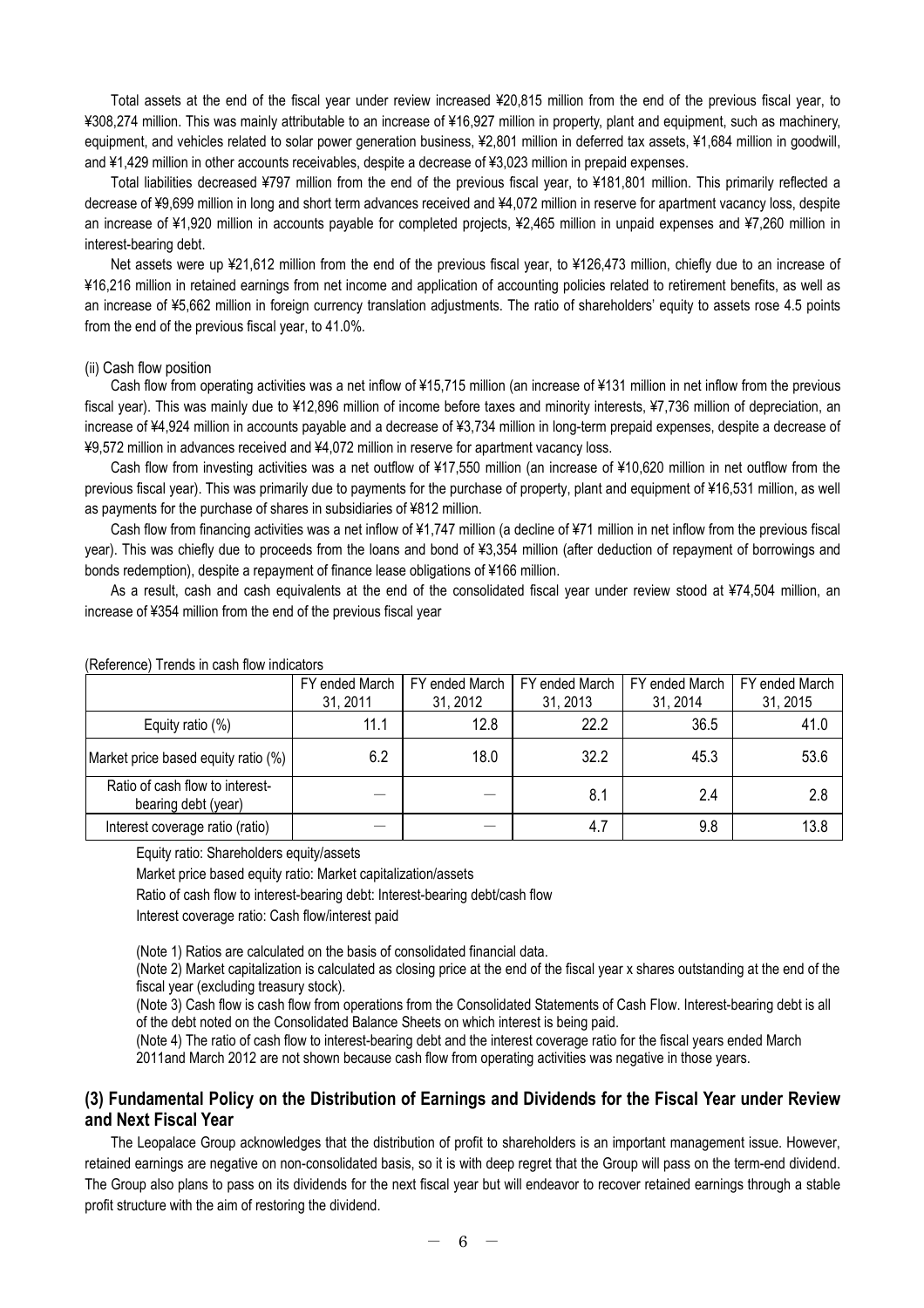### **(4) Business and Other Risks**

Listed below are the principal risks that we believe could affect the Leopalace21 Group's business performance and financial position. However, this list is not all-inclusive and does not cover all the risks that could affect Group businesses. All forward-looking statements included herein reflect the judgment of the Leopalace21 Group management as of the end of the consolidated fiscal term under review.

#### 1. Revenue-related Risk

Leopalace21 apartments are primarily utilized by single persons, and corporate contracts typically involve short-term leases of apartments for use as company dormitories by workers travelling on company business. As a result, changes in the performance of the overall economy and corporate business results could affect employment rates or the demand for business trips, and this could negatively impact occupancy rates at the Company's apartments.

In addition, we have included in our forecasts all contracted orders for apartment construction, however the possibility that the client may not be able to obtain the necessary financing or loans from a financial institution is an important risk factor. Changes in the willingness of financial institutions to provide credit, changes in the assessed value of real estate to be used as collateral, and fluctuations in interest rates could affect Company revenues and adversely affect the Company's business results.

#### 2. Cost of Sales

Based on the Company's apartment construction contract, the Company concludes a master lease agreement with apartment owners to lease back the constructed apartment for a period of time and at a rent level that are both fixed at the time the contract is concluded. Therefore, fluctuations in the amount of rental income received from tenants during the contract period could adversely affect the Company's profitability.

#### 3. Risks Associated with Tangible Fixed Assets and Real Estate Held for Resale

Impairment losses or appraisal losses due to declines in the current market value of marketable securities, property for sale, fixed assets, or other assets could adversely affect the Company's business performance as well as its financial position. Moreover, with regard to the Company's hotel and resort related businesses, there will be a continuing need for regular investments in facility replacement and renewal. As a result, changes in depreciation expenses could have an effect on the Company's business performance.

#### 4. Loan Losses, and Reserve for Bad Debt

The Company conducts financing activities, and carries on its books a balance for operating loans receivable comprising apartment construction loans and real estate equity loans. The Company also may guarantee the housing loans and membership fee loans offered to its customers by financial institutions. Apartment and other loans where repayment has become doubtful are accounted for separately as doubtful receivables (tangible), and a reserve is made for bad debt in each such case; however, our business results could be affected if amounts of uncollectible debt should increase, or if we should be obliged to honor claims pertaining to these loan guarantees.

#### 5. Reserve for Apartment Vacancy Loss

In order to prepare for a risk of losses due to an increase in apartment vacancies, Leopalace21 has established a "Reserve for apartment vacancy loss" reserve fund equal to the amount of loss that may be expected to be incurred during a reasonably estimable period. The amount of this reserve is based on the rent levels set for individual leased units, the number of households, and occupancy rate forecasts calculated for each apartment building. Should any of these figures fall below the estimated values it could become necessary to increase the amount of the reserve, and this could adversely affect the results of the Company's leasing business.

#### 6. Leasehold Deposits and Guarantee Deposits

Leopalace21 has long-term deposits from property owners held as an advance for apartment repair and renovation. These consist mainly of deposits received from property owners as a portion of future repair and renovation expenses, following the dissolution of Leopalace21 Owners Mutual Insurance Association. Leopalace21 makes a concerted effort as a leasing business operator to ensure the soundness of the apartment maintenance structure, through which properties fully leased from the owner are operated and maintained. However, an unexpected, large-scale repair or renovation could have an impact on Leopalace21's financial position.

Leopalace21 also has deposits for Leopalace Resort memberships related to the Guam resort business, most of which date to the opening of the resort complex in July 1993. The Leopalace21 Group works to increase member usage by improving facilities and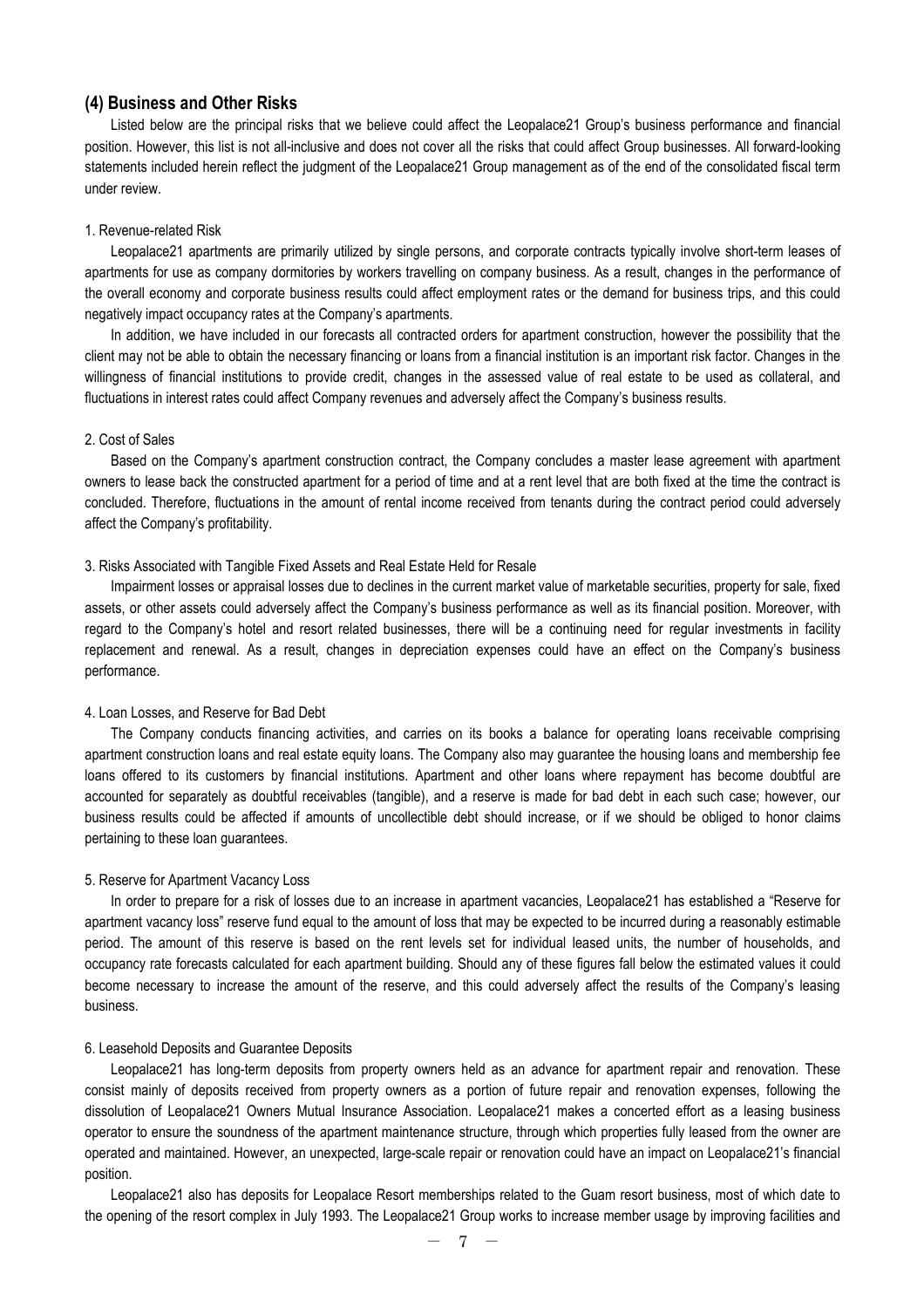member services, but should there be an unexpected number of requests for reimbursement of these deposits, this could have an impact on Leopalace21's financial position.

### 7. Financial Covenants

Financial covenants have been set on the numerous loan agreements that Leopalace21 has concluded with financial institutions. Accordingly, should consolidated or non-consolidated net assets, consolidated or non-consolidated interest-bearing debt, non-consolidated operating income violate the conditions of a financial covenant, there is a possibility that the Company, at the behest of the financial institution, could forfeit the benefit of the term for corporate bonds or other borrowings, which could have an impact on the Company's operating performance.

### 8. Information Leaks

The Leopalace21 Group holds a great deal of information, including personal information obtained through the consent of, or as a result of non-disclosure agreements with client companies. To control information security, the Company has drawn up the required information security guidelines, and set up a Compliance Committee to thoroughly educate our executive officers and employees about information security issues. Nevertheless, in the unlikely event that a leak of information of some type should occur, there is a possibility that the Group's reputation could be damaged, and that business performance might be affected.

### 9. Other Risks

The Group is aware that it incurs a variety of risks in the course of promoting its businesses, and it attempts to prevent, distribute or avoid risk whenever possible. Nevertheless, the Group's business performance and financial position may be affected by changes in economic conditions, the real estate market, the financial and stock markets, legal regulations, natural disasters, and a variety of other factors.

### **2. Management Policy**

### **(1) Fundamental Policy of Company Management**

Following the corporate mission of "Creating New Value," the Company aims to i. Create new value that is unique to the Company through the teamwork of all employees taking part in planning with flexible ideas and drive while steadily focusing on the needs of the present day. ii. By making our clients' happiness our happiness, to continue growth as a company that is always evolving its products, service and technology. iii.

As a leading company in the industry, to create new value for all of society by contributing to the creation of an affluent society with a pleasant lifestyle.

### **(2) Management Indicator Goals**

The Company has set its financial targets for the final year of it Medium-Term Management Plan "Expanding Value" (fiscal year ended March 31, 2015 - fiscal year ending March 31, 2017), which we announced on May 9, 2014, at ¥540 billion for net sales, ¥22.0 billion for operating income, ¥19.0 billion for net income, 12.3% for ROE, and 6.0% for ROA.

### **(3) Company Management Strategy for the Medium- Long-Term**

The Company aims to build solid management strength based on its fundamental policy of "focusing on core businesses and challenging itself with new business fields" as established in its New Medium-Term Management Plan.

The Company aims to develop the leasing business further as a highly profitable business by taking various steps such as improving strong corporate sales, addressing tenant needs through "Room Customize" and the installation of security systems, strengthening efforts for foreign students who demonstrate solid demand, expanding its sales network through new store openings, and reducing costs by reviewing routine property management tasks.

In the construction business, the Company will seek a new profit foundation through measures such as supplying apartments in urban areas where a high occupancy rate is expected, offering advanced new products, building high-quality apartments by paying attention to earthquake protection and sound insulation, etc., and expanding the number of orders received for business buildings such as elderly care and commercial facilities and built-to-order houses. In the new Medium-Term Management Plan, the Company positions the elderly care business as a growth strategy area and will endeavor to promote the opening of care facilities through collaboration with the construction business. As a company-wide measure, the Company will also maintain a low cost structure while strategically investing in the costs (personnel, advertising, and sales promotion expenses) necessary to expand future sales and earnings.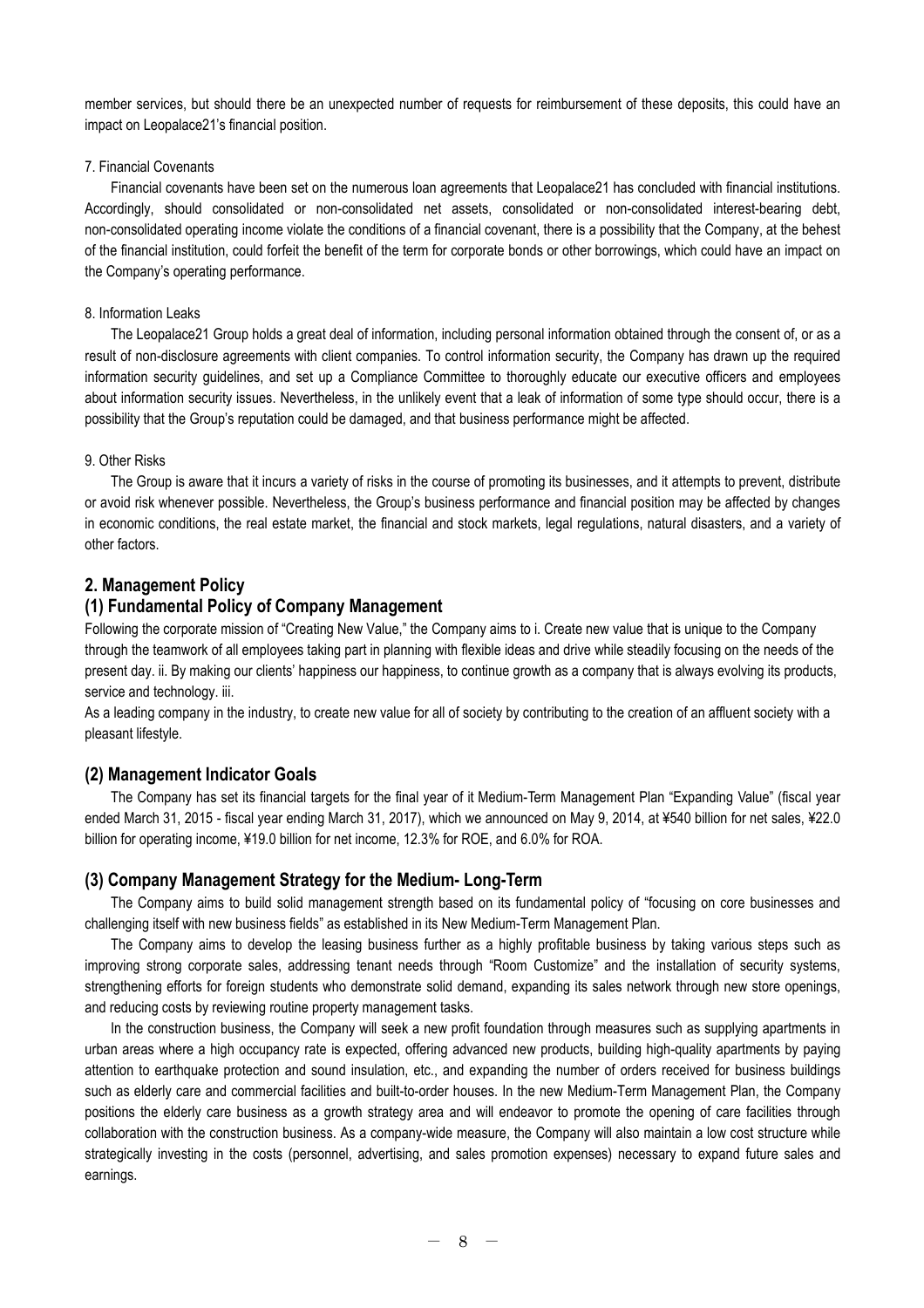### **(4) Issues to be Addressed by the Company**

### ・Acquisition of individual clients and the promotion of long-term occupancy

With respect to the tenants in the Company's properties under management, corporate clients constitute a rising trend while individual clients constitute a declining trend. The Company's policy is to continue to enhance strong corporate sales; however, taking into consideration the fact that corporate clients are easily impacted by economic cycles, from the perspective of assuring stable sales and earnings, the Company will also strengthen its efforts to take in individual clients and promote long-term occupancy through measures such as implementing advertising and sales campaigns for individual clients, expanding its sales network through new store openings, and providing a variety of services for tenants.

### ・Improving earnings power and developing new businesses

For the Group to grow sustainably, improving its earnings power in the leasing business and developing new business domains will be necessary. Although the Group has already made efforts to increase its earnings power by enhancing tenant services and implementing measures to increase the value of properties, in addition to implementing a "leased roof solar power generation business" through a solar power generation company, operating the rental housing management business through a joint venture in South Korea and the local real estate agency business and development of service apartments in countries of ASEAN, the Company will continue to work on developing new business fields, products and services, as well as its revenue base.

### **3. Basic approach to selection of accounting standards**

The Leopalace Group has been preparing its consolidated financial statements based on the Japanese Accounting Standard by taking into account the comparability of the consolidated financial statements between terms and between companies.

Moreover, the Group has adopted a policy of giving appropriate consideration to the application of the International Financial Reporting Standards (IFRS) by primarily taking into account the progress of the ratio of foreign shareholders and the trends of domestic companies in the same industry.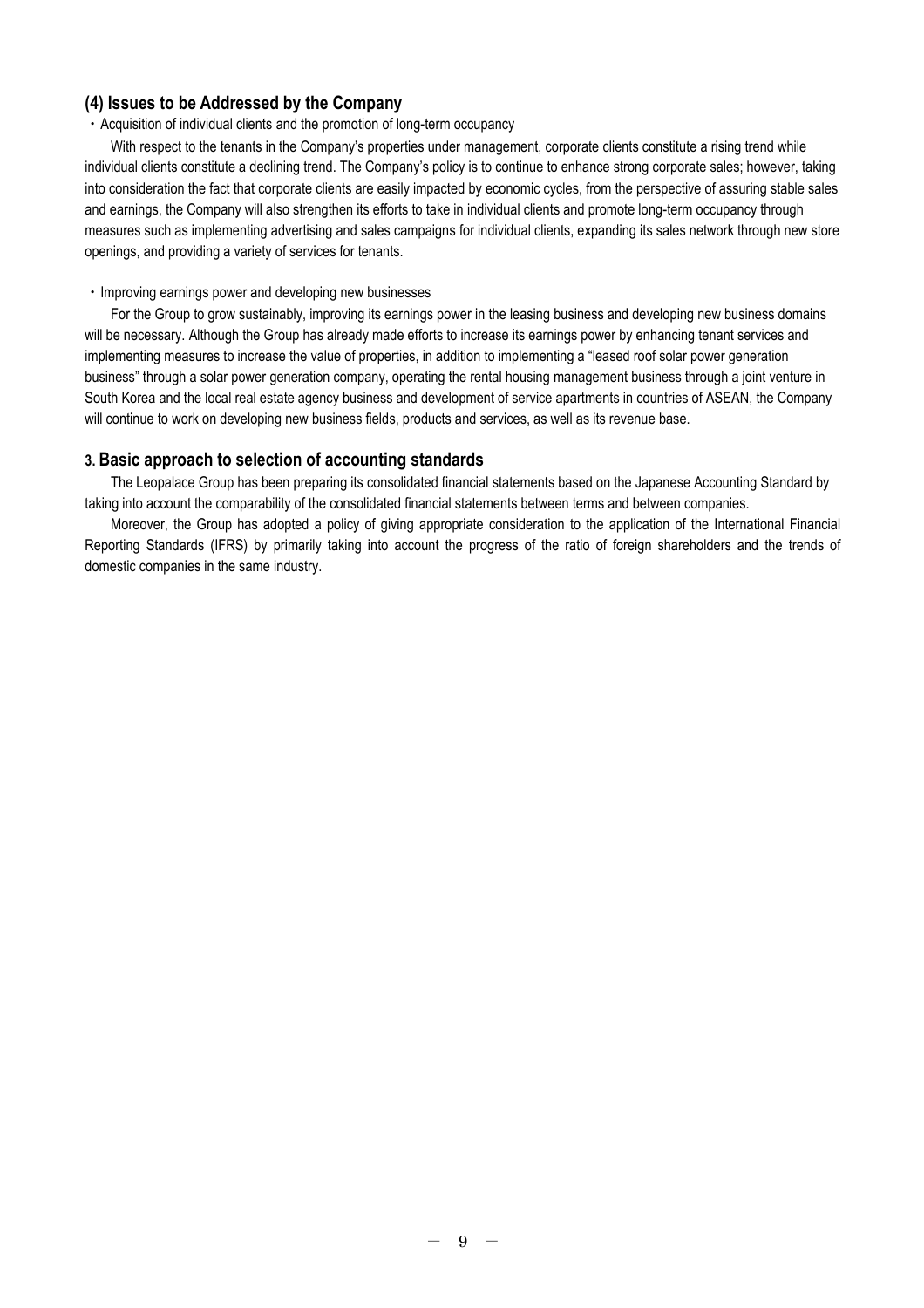## **4. Consolidated Financial Statements**

**(1) Consolidated Balance Sheets**

|                                            |                | (Million yen)  |
|--------------------------------------------|----------------|----------------|
|                                            | March 31, 2015 | March 31, 2014 |
| <assets></assets>                          |                |                |
| <b>Current assets</b>                      |                |                |
| Cash and cash equivalents                  | 75,221         | 74,767         |
| Trade receivables                          | 6,254          | 5,490          |
| Accounts receivable for completed projects | 1,714          | 1,651          |
| Operating loans                            | 1,135          | 1,429          |
| Marketable securities                      | 831            | 350            |
| Real estate for sale/property inventories  | 21             |                |
| Payment for construction in progress       | 647            | 501            |
| Raw materials and supplies                 | 609            | 464            |
| Prepaid expenses                           | 3,656          | 6,679          |
| Deferred tax assets                        | 4,447          | 4,147          |
| Other accounts receivable                  | 3,013          | 1,584          |
| Other                                      | 4,907          | 5,479          |
| Allowance for doubtful accounts            | (199)          | (221)          |
| <b>Total</b>                               | 102,263        | 102,324        |
| <b>Fixed assets</b>                        |                |                |
| Property, plant and equipment              |                |                |
| Buildings and structures                   | 130,100        | 121,075        |
| Accumulated depreciation                   | (70, 200)      | (64,001)       |
| Net                                        | 59,899         | 57,073         |
| Machinery, equipment, and vehicles         | 20,259         | 7,326          |
| Accumulated depreciation                   | (5, 143)       | (3,376)        |
| Net                                        | 15,115         | 3,950          |
| Land                                       | 83,289         | 81,800         |
| Leased assets                              | 14,809         | 11,470         |
| Accumulated depreciation                   | (6,928)        | (6, 302)       |
| Net                                        | 7,880          | 5,167          |
| Construction in progress                   | 992            | 3,712          |
| Other                                      | 12,065         | 10,844         |
| Accumulated depreciation                   | (9, 811)       | (10,046)       |
| Net                                        | 2,253          | 797            |
| <b>Total</b>                               | 169,430        | 152,503        |
| Intangible assets                          |                |                |
| Goodwill                                   | 1,684          |                |
| Other                                      | 7,210          | 6,601          |
| <b>Total</b>                               | 8,894          | 6,601          |
| Investments and other assets               |                |                |
| Investment securities                      | 6,832          | 7,257          |
| Long-term loans                            | 540            | 562            |
| Bad debt                                   | 1,297          | 1,420          |
| Long-term prepaid expenses                 | 3,416          | 3,719          |
| Deferred tax assets                        | 14,654         | 12,152         |
| Others                                     | 2,905          | 3,037          |
| Allowance for doubtful accounts            | (2,085)        | (2, 153)       |
| <b>Total</b>                               | 27,561         | 25,996         |
| <b>Total fixed assets</b>                  | 205,887        | 185,100        |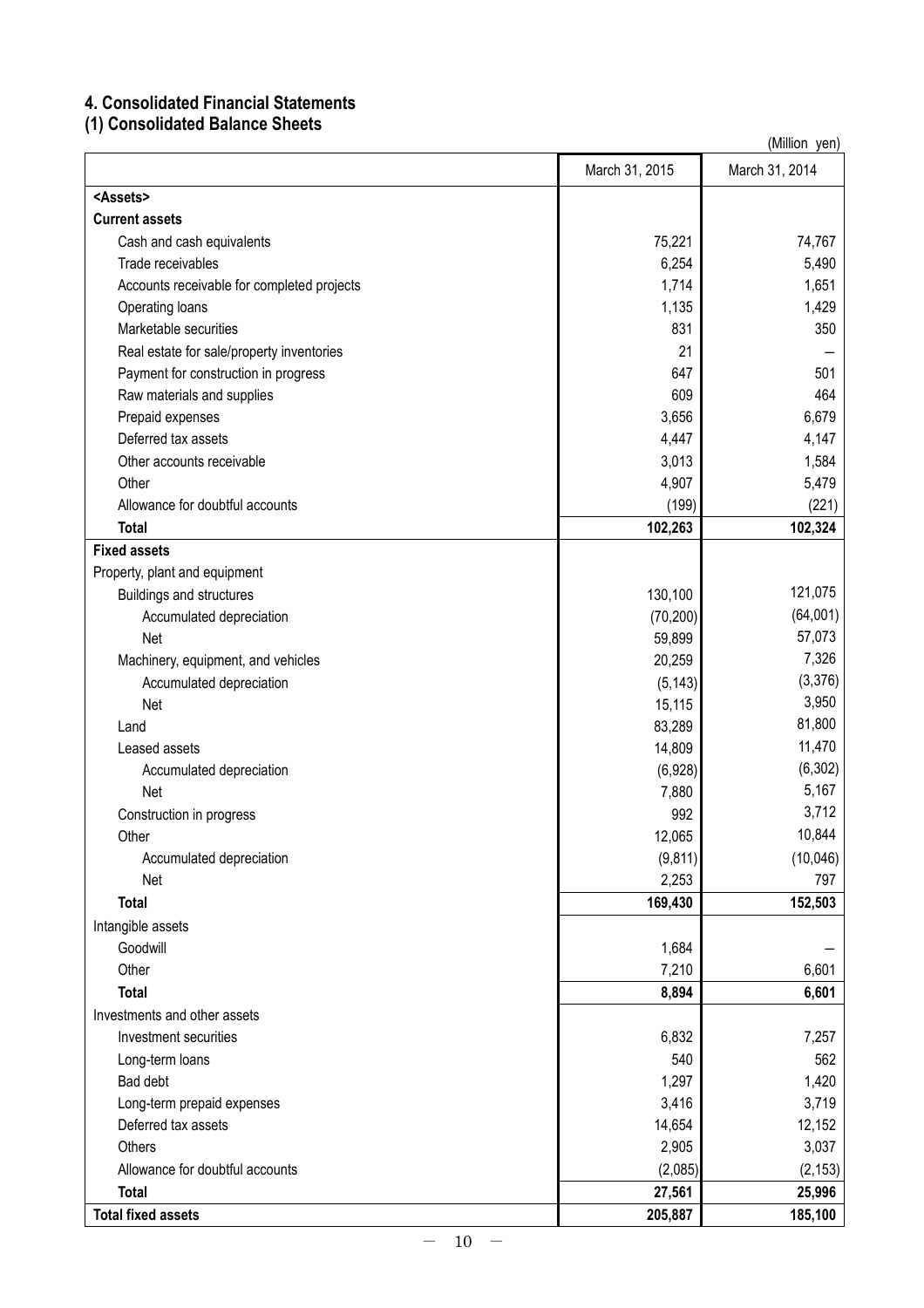| Deferred assets     |         |         |
|---------------------|---------|---------|
| Bond issuance cost  | 123     | 34      |
| Total               | 123     | 34      |
| <b>Total assets</b> | 308,274 | 287,459 |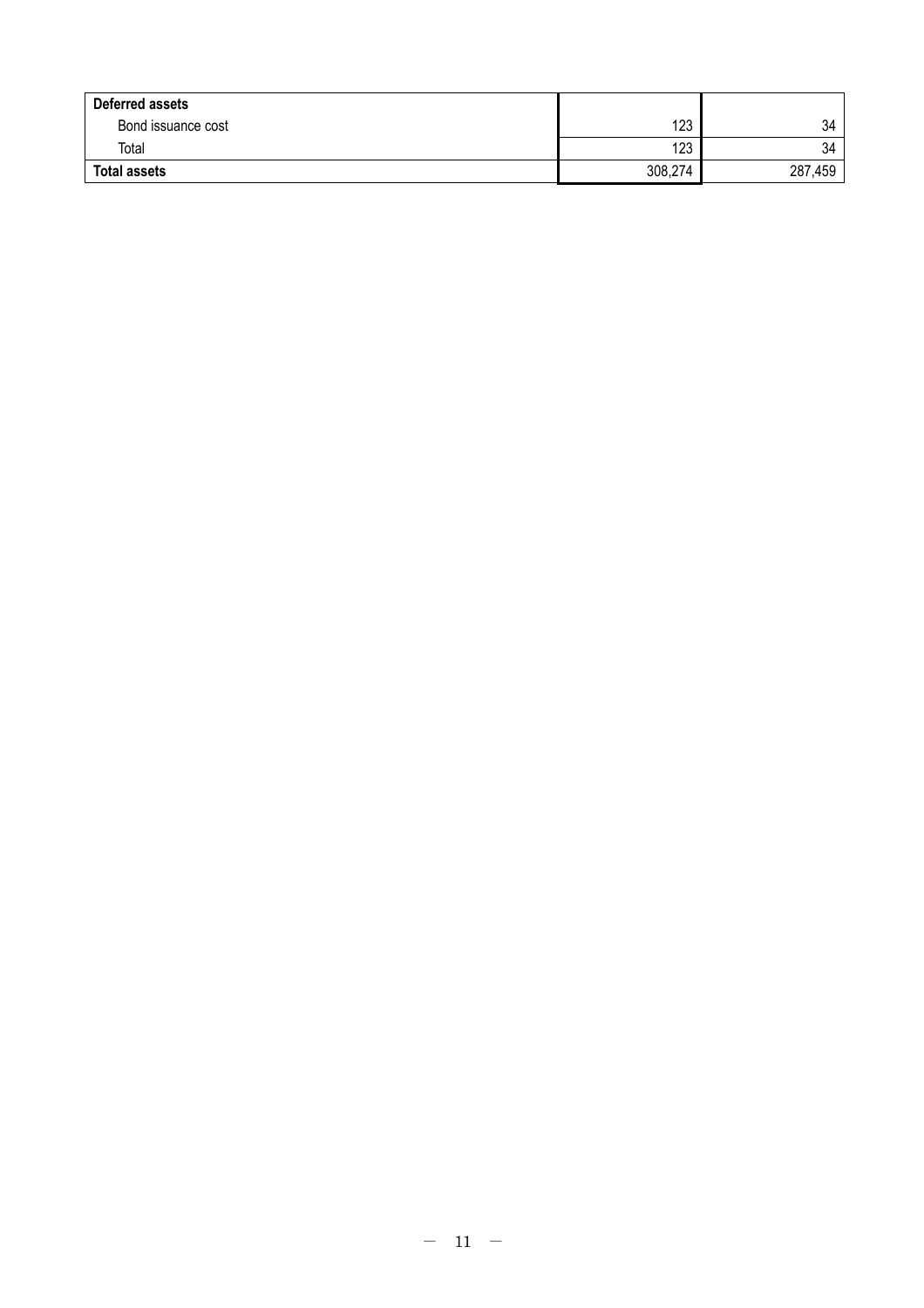|                                                        |                | (Million yen)  |
|--------------------------------------------------------|----------------|----------------|
|                                                        | March 31, 2015 | March 31, 2014 |
| <liabilities></liabilities>                            |                |                |
| <b>Current liabilities</b>                             |                |                |
| Accounts payable                                       | 2,803          | 2,685          |
| Accounts payable for completed projects                | 14,049         | 12,128         |
| Short-term borrowings                                  | 60             |                |
| Current portion of long-term loans payable             | 23,005         | 2,940          |
| Bonds due within one year                              | 1,460          | 560            |
| Lease obligations                                      | 2,355          | 1,575          |
| Unpaid expenses                                        | 18,466         | 16,001         |
| Accrued expenses                                       | 13             | 2              |
| Accrued income taxes                                   | 944            | 998            |
| Advances received                                      | 40,781         | 45,051         |
| Customer advances for projects in progress             | 6,930          | 5,242          |
| Reserve for warranty obligations on completed projects | 404            | 231            |
| Reserve for fulfillment of guarantees                  | 700            | 582            |
| Asset retirement obligations                           | 41             | 42             |
| Other                                                  | 4,504          | 4,517          |
| <b>Total</b>                                           | 116,521        | 92,560         |
| Long-term liabilities                                  |                |                |
| <b>Bonds</b>                                           | 3,960          | 920            |
| Long-term debt                                         | 7,196          | 27,077         |
| Lease obligations                                      | 6,450          | 4,154          |
| Long-term advances received                            | 22,198         | 27,628         |
| Lease/guarantee deposits received                      | 8,019          | 8,492          |
| Deferred tax liabilities                               | 253            | 135            |
| Reserve for apartment vacancy loss                     | 5,280          | 9,352          |
| Retirement benefit liabilities                         | 9,351          | 10,050         |
| Asset retirement obligations                           | 76             | 43             |
| Other                                                  | 2,492          | 2,182          |
| <b>Total</b>                                           | 65,279         | 90,037         |
| <b>Total liabilities</b>                               | 181,801        | 182,598        |
| <net assets=""></net>                                  |                |                |
| Shareholders' equity                                   |                |                |
| Common stock                                           | 75,282         | 75,282         |
| Capital surplus                                        | 51,501         | 51,501         |
| Retained earnings                                      | 427            | (15, 788)      |
| Treasury stock                                         | (3,660)        | (3,660)        |
| <b>Total</b>                                           | 123,550        | 107,334        |
| Accumulated other comprehensive income (loss)          |                |                |
| Net unrealized gains on "other securities"             | 379            | 427            |
| Foreign currency translation adjustments               | 3,545          | (2, 116)       |
| Remeasurements of defined benefit plans                | (1,021)        | (815)          |
| <b>Total</b>                                           | 2,904          | (2, 504)       |
| Share subscription rights                              | 18             | 18             |
| Minority interests                                     | 0              | 13             |
| <b>Total net assets</b>                                | 126,473        | 104,860        |
| <b>Total liabilities and net assets</b>                | 308,274        | 287,459        |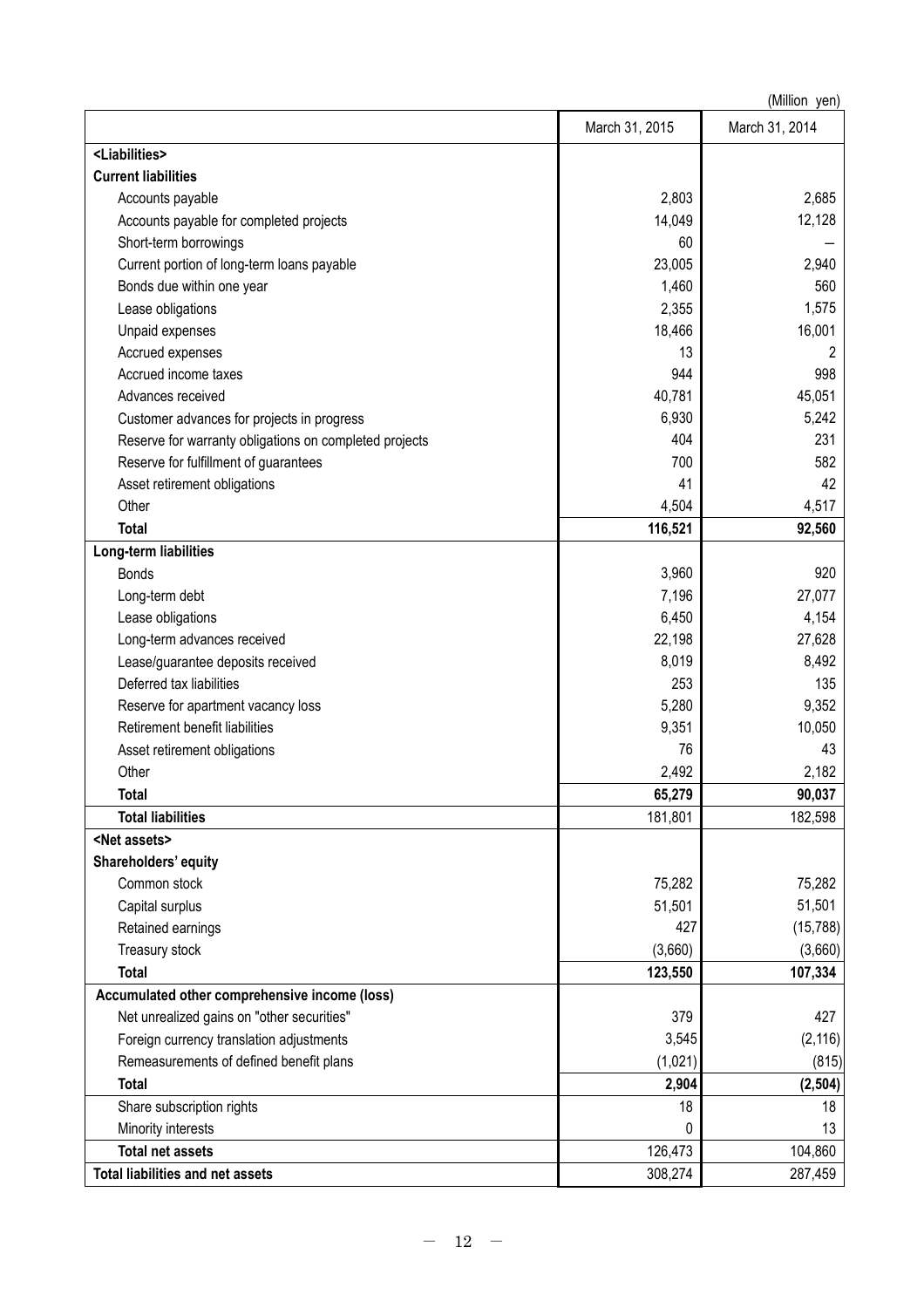### **(2) Consolidated Statements of Operations and Consolidated Statements of Comprehensive Income Consolidated Statements of Operations**

|                                              | (Million yen)         |                       |  |  |  |
|----------------------------------------------|-----------------------|-----------------------|--|--|--|
|                                              | FY March 31, 2015     | FY March 31, 2014     |  |  |  |
|                                              | (Apr. 2014-Mar. 2015) | (Apr. 2013-Mar. 2014) |  |  |  |
| <b>Net sales</b>                             |                       |                       |  |  |  |
| Sales from Leasing Business                  | 399,316               | 388,768               |  |  |  |
| <b>Sales from Construction Business</b>      | 61,312                | 63,135                |  |  |  |
| Sales from Other Business                    | 22,559                | 19,185                |  |  |  |
| <b>Total</b>                                 | 483,188               | 471,089               |  |  |  |
| Cost of sales                                |                       |                       |  |  |  |
| Cost of sales from Leasing Business          | 337,339               | 335,167               |  |  |  |
| Cost of sales from Construction Business     | 49,605                | 48,905                |  |  |  |
| Cost of sales from Other Business            | 20,487                | 17,437                |  |  |  |
| <b>Total</b>                                 | 407,433               | 401,510               |  |  |  |
| <b>Gross profit</b>                          | 75,755                | 69,579                |  |  |  |
| Selling, general and administrative expenses |                       |                       |  |  |  |
| Advertising expenses                         | 3,657                 | 3,291                 |  |  |  |
| Sales commission expense                     | 2,725                 | 3,038                 |  |  |  |
| Transfer to reserve for bad debt             | (36)                  | (22)                  |  |  |  |
| Directors' compensation                      | 409                   | 341                   |  |  |  |
| Salary and bonuses                           | 27,297                | 24,590                |  |  |  |
| Retirement benefit cost                      | 960                   | 835                   |  |  |  |
| Rent expense                                 | 2,425                 | 2,329                 |  |  |  |
| Depreciation and amortization                | 1,765                 | 1,605                 |  |  |  |
| Taxes and public charges                     | 4,227                 | 3,117                 |  |  |  |
| Other                                        | 17,561                | 16,776                |  |  |  |
| <b>Total</b>                                 | 60,992                | 55,906                |  |  |  |
| <b>Operating income</b>                      | 14,763                | 13,673                |  |  |  |
| Non-operating income                         |                       |                       |  |  |  |
| Interest income                              | 40                    | 45                    |  |  |  |
| Dividend income                              | 83                    | 64                    |  |  |  |
| Gain from cancellation of contracted work    | 14                    | 18                    |  |  |  |
| Foreign exchange income                      | 52                    | 10 <sup>°</sup>       |  |  |  |
| Equity in earnings of affiliated companies   |                       | $\overline{2}$        |  |  |  |
| Gain on adjustment of account payable        | 50                    | 5                     |  |  |  |
| Refunds of fixed asset tax                   | 88                    |                       |  |  |  |
| Other                                        | 160                   | 154                   |  |  |  |
| <b>Total</b>                                 | 491                   | 301                   |  |  |  |
| <b>Non-operating expenses</b>                |                       |                       |  |  |  |
| Interest expenses                            | 1,143                 | 1,574                 |  |  |  |
| Commission fee                               | 461                   | 550                   |  |  |  |
| Equity in losses of affiliated companies     | 8                     |                       |  |  |  |
| Other                                        | 216                   | 274                   |  |  |  |
| <b>Total</b>                                 | 1,830                 | 2,399                 |  |  |  |
| <b>Recurring profit</b>                      | 13,424                | 11,574                |  |  |  |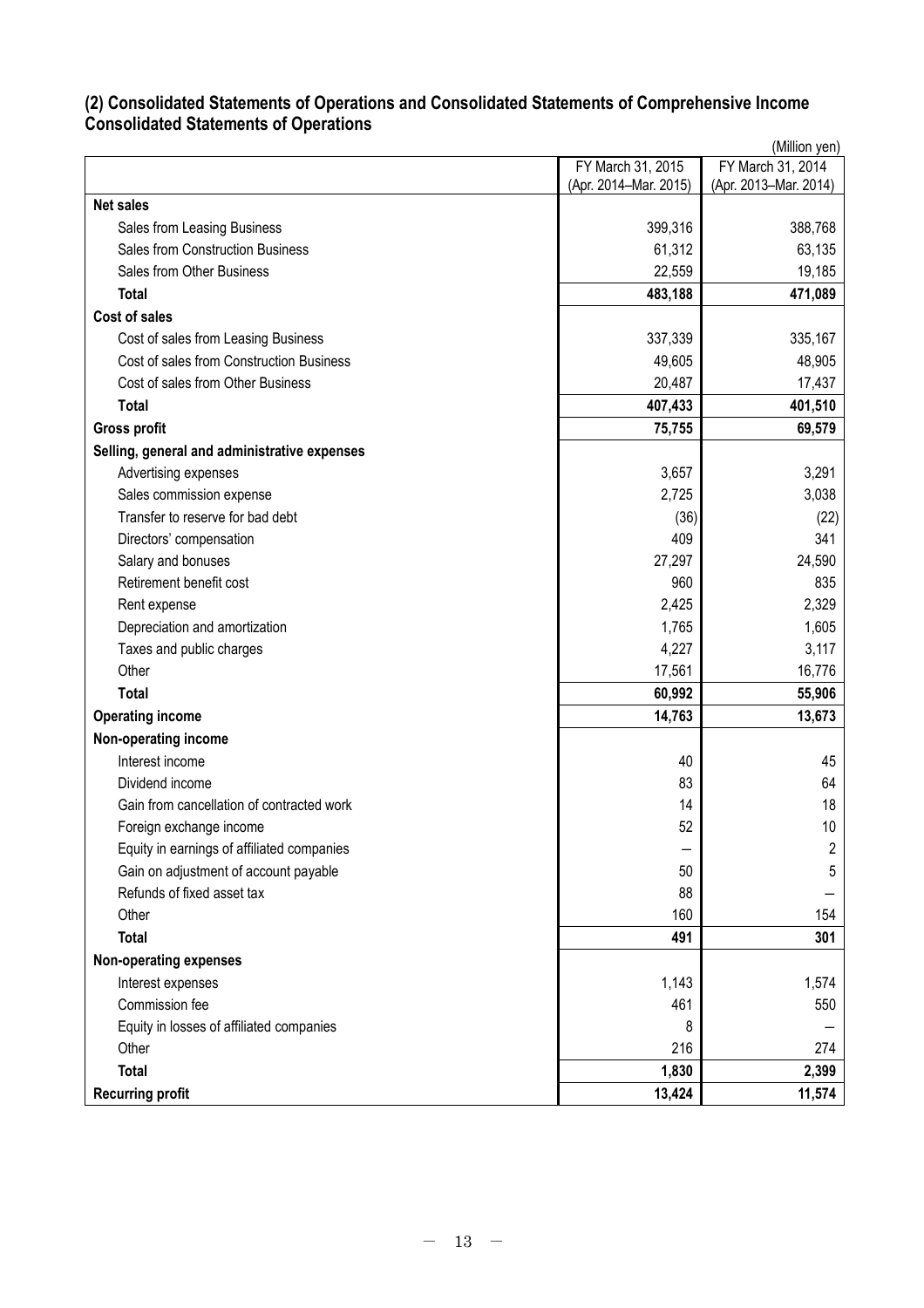|                                                   |                                            | (Million yen)                              |
|---------------------------------------------------|--------------------------------------------|--------------------------------------------|
|                                                   | FY March 31, 2015<br>(Apr. 2014-Mar. 2015) | FY March 31, 2014<br>(Apr. 2014–Mar. 2014) |
| <b>Extraordinary income</b>                       |                                            |                                            |
| Gain on sales of property, plant and equipment    | 6                                          | 0                                          |
| Total                                             | 6                                          | $\bf{0}$                                   |
| <b>Extraordinary losses</b>                       |                                            |                                            |
| Loss on sale of property, plant and equipment     | 0                                          |                                            |
| Loss on disposal of property, plant and equipment | 309                                        | 13                                         |
| Impairment loss                                   | 224                                        | 778                                        |
| Total                                             | 534                                        | 793                                        |
| Income before taxes and minority interests        | 12,896                                     | 10,781                                     |
| $lncom$ e tax $-$ current                         | 1,016                                      | 768                                        |
| Income tax-refund                                 | (0)                                        | (31)                                       |
| $lncome$ taxes $-$ deferred                       | (2,613)                                    | (5, 181)                                   |
| Total                                             | (1, 597)                                   | (4, 444)                                   |
| Income before minority interests                  | 14,494                                     | 15,226                                     |
| <b>Minority stockholders' loss</b>                | (13)                                       | (3)                                        |
| Net income                                        | 14,507                                     | 15,229                                     |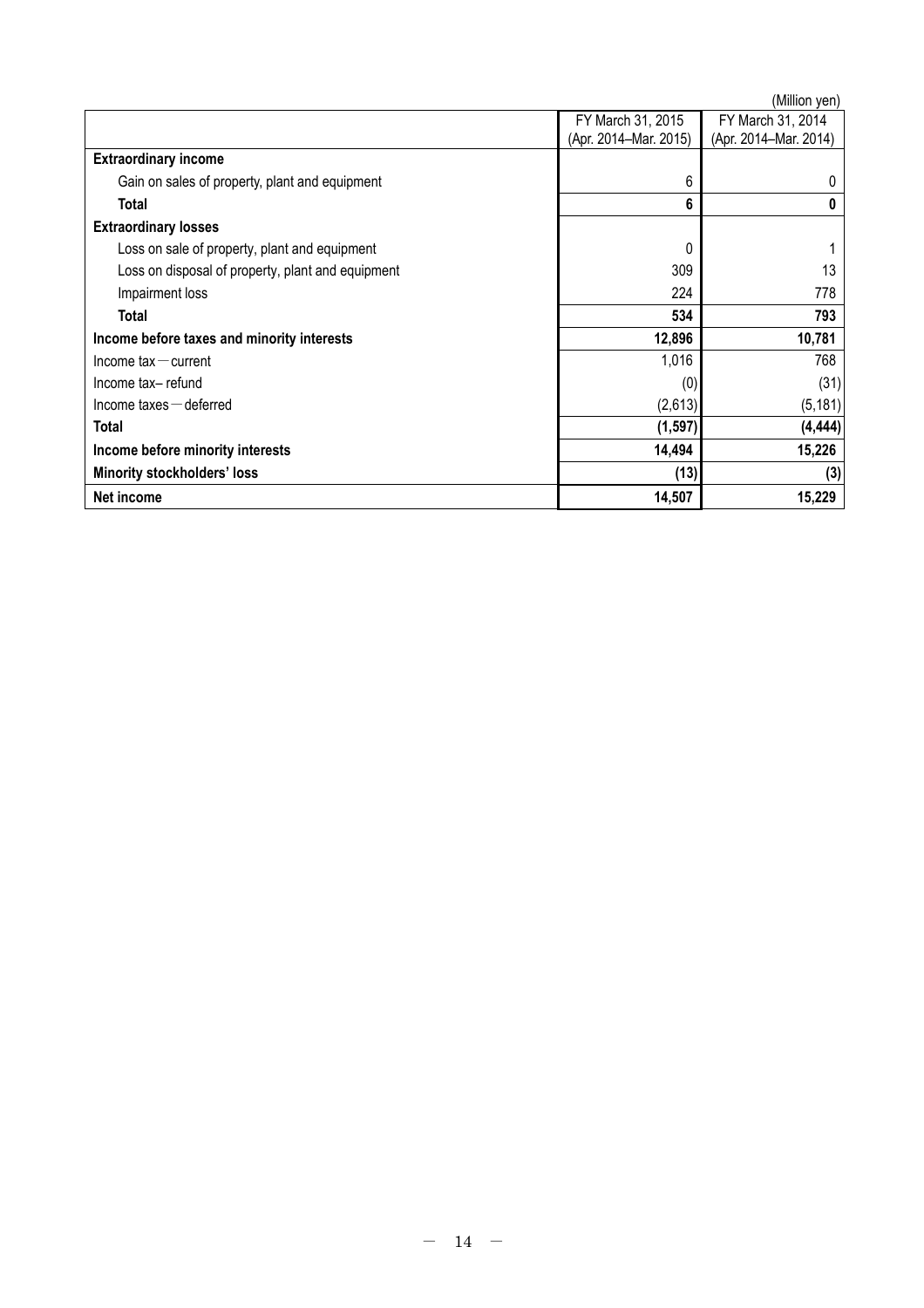# **Consolidated Statements of Comprehensive Income (loss)**

|                                                                        |                       | (Million yen)         |
|------------------------------------------------------------------------|-----------------------|-----------------------|
|                                                                        | FY March 31, 2015     | FY March 31, 2014     |
|                                                                        | (Apr. 2014-Mar. 2015) | (Apr. 2014-Mar. 2014) |
| Income before minority interests                                       | 14,494                | 15,226                |
| Other comprehensive income (loss)                                      |                       |                       |
| Net unrealized gains on "other securities"                             | (47)                  | (220)                 |
| Translation adjustments                                                | 5,660                 | 6,943                 |
| Remeasurements of defined benefit plans                                | (205)                 |                       |
| Share of other comprehensive income of associates                      |                       |                       |
| Total                                                                  | 5,409                 | 6,723                 |
| Comprehensive income                                                   | 19,904                | 21,950                |
| (Breakdown)                                                            |                       |                       |
| Comprehensive income attributable to shareholders of the parent entity | 19,917                | 21,953                |
| Comprehensive income attributable to minority interests                | (13)                  | (3)                   |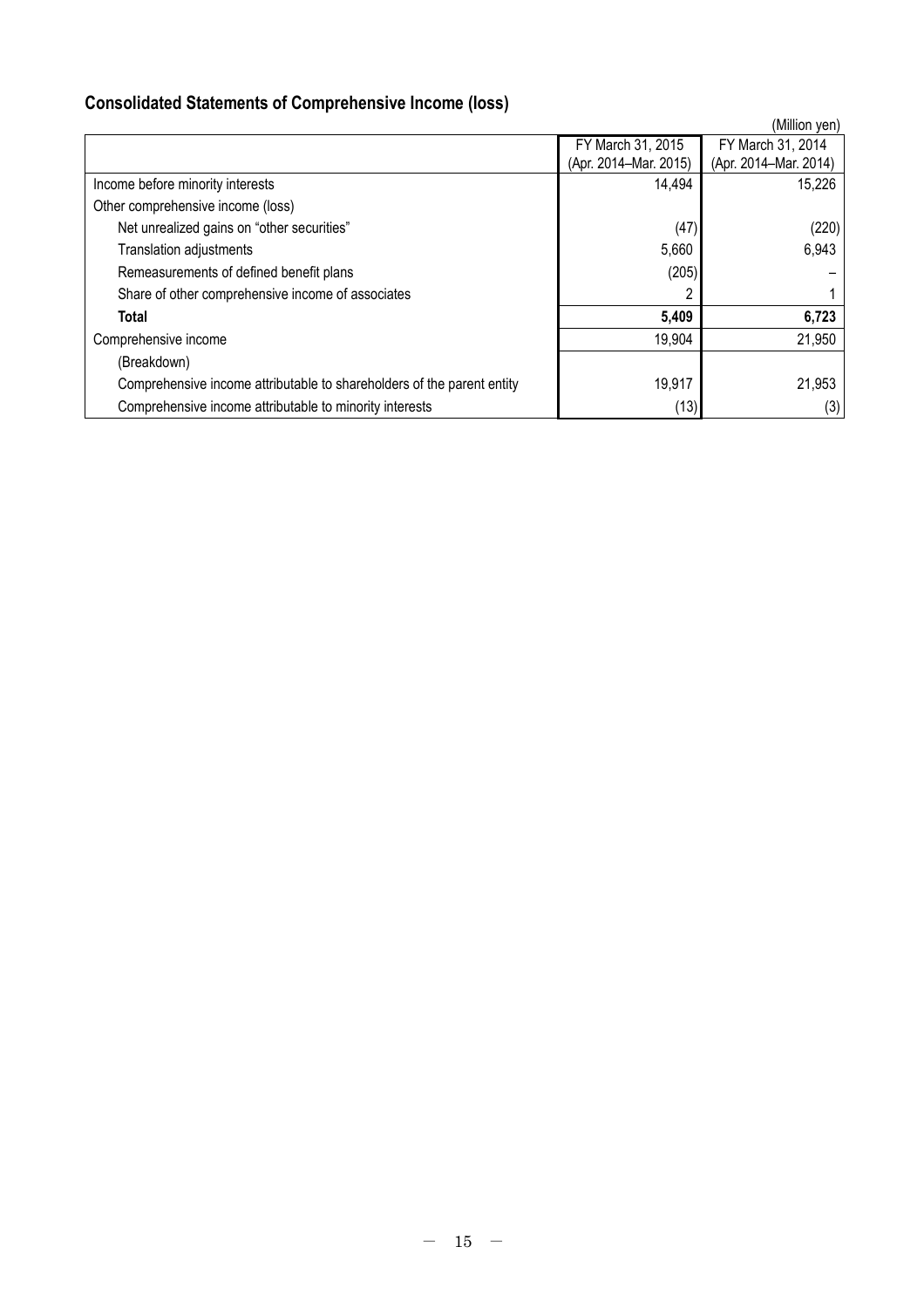# **(3) Consolidated Statements of Changes in Net Assets**

## **Fiscal year ended March 31, 2014 (April 2013–March 2014)**

|                                                              |                      |                 |                   |                | (Million yen) |  |  |  |
|--------------------------------------------------------------|----------------------|-----------------|-------------------|----------------|---------------|--|--|--|
|                                                              | Shareholders' equity |                 |                   |                |               |  |  |  |
|                                                              | Common stock         | Capital surplus | Retained earnings | Treasury stock | Total         |  |  |  |
| Balance at the previous<br>year-end                          | 62,867               | 39,424          | (31, 018)         | (4, 726)       | 66,546        |  |  |  |
| Cumulative effects of<br>changes in accounting<br>policies   |                      |                 |                   |                |               |  |  |  |
| Restated balance after<br>changes in accounting<br>policies  | 62,867               | 39,424          | (31, 018)         | (4, 726)       | 66,546        |  |  |  |
| Change in the fiscal year                                    |                      |                 |                   |                |               |  |  |  |
| Issuance of new shares                                       | 12,415               | 12,415          |                   |                | 24,830        |  |  |  |
| Net income                                                   |                      |                 | 15,229            |                | 15,229        |  |  |  |
| Acquisition of treasury<br>stock                             |                      |                 |                   | (0)            | (0)           |  |  |  |
| Disposal of treasury stock                                   |                      | (338)           |                   | 1,066          | 728           |  |  |  |
| Changes in items other<br>than shareholders' equity<br>(net) |                      |                 |                   |                |               |  |  |  |
| Total change in the fiscal<br>year                           | 12,415               | 12,076          | 15,229            | 1,066          | 40,787        |  |  |  |
| Balance at the current<br>year-end                           | 75,282               | 51,501          | (15,788)          | (3,660)        | 107,334       |  |  |  |

|                                                              | Accumulated other comprehensive income           |                                                   |                                               |          | Share                  |                       |                     |
|--------------------------------------------------------------|--------------------------------------------------|---------------------------------------------------|-----------------------------------------------|----------|------------------------|-----------------------|---------------------|
|                                                              | Net unrealized<br>gains on "other<br>securities" | Foreign<br>currency<br>translation<br>adjustments | Remeasurements<br>of defined benefit<br>plans | Total    | subscription<br>rights | Minority<br>interests | Total net<br>assets |
| Balance at the previous<br>year-end                          | 648                                              | (9,061)                                           |                                               | (8, 413) | 18                     |                       | 58,151              |
| Cumulative effects of<br>changes in accounting<br>policies   |                                                  |                                                   |                                               |          |                        |                       |                     |
| Restated balance after<br>changes in accounting<br>policies  | 648                                              | (9,061)                                           |                                               | (8, 413) | 18                     |                       | 58,151              |
| Change in the fiscal year                                    |                                                  |                                                   |                                               |          |                        |                       |                     |
| Issuance of new shares                                       |                                                  |                                                   |                                               |          |                        |                       | 24,830              |
| Net income                                                   |                                                  |                                                   |                                               |          |                        |                       | 15,229              |
| Acquisition of treasury<br>stock                             |                                                  |                                                   |                                               |          |                        |                       | (0)                 |
| Disposal of treasury stock                                   |                                                  |                                                   |                                               |          |                        |                       | 728                 |
| Changes in items other<br>than shareholders' equity<br>(net) | (220)                                            | 6,944                                             | (815)                                         | 5,908    |                        | 13                    | 5,921               |
| Total change in the fiscal<br>vear                           | (220)                                            | 6,944                                             | (815)                                         | 5,908    |                        | 13                    | 46,709              |
| Balance at the current<br>year-end                           | 427                                              | (2, 116)                                          | (815)                                         | (2, 504) | 18                     | 13                    | 104,860             |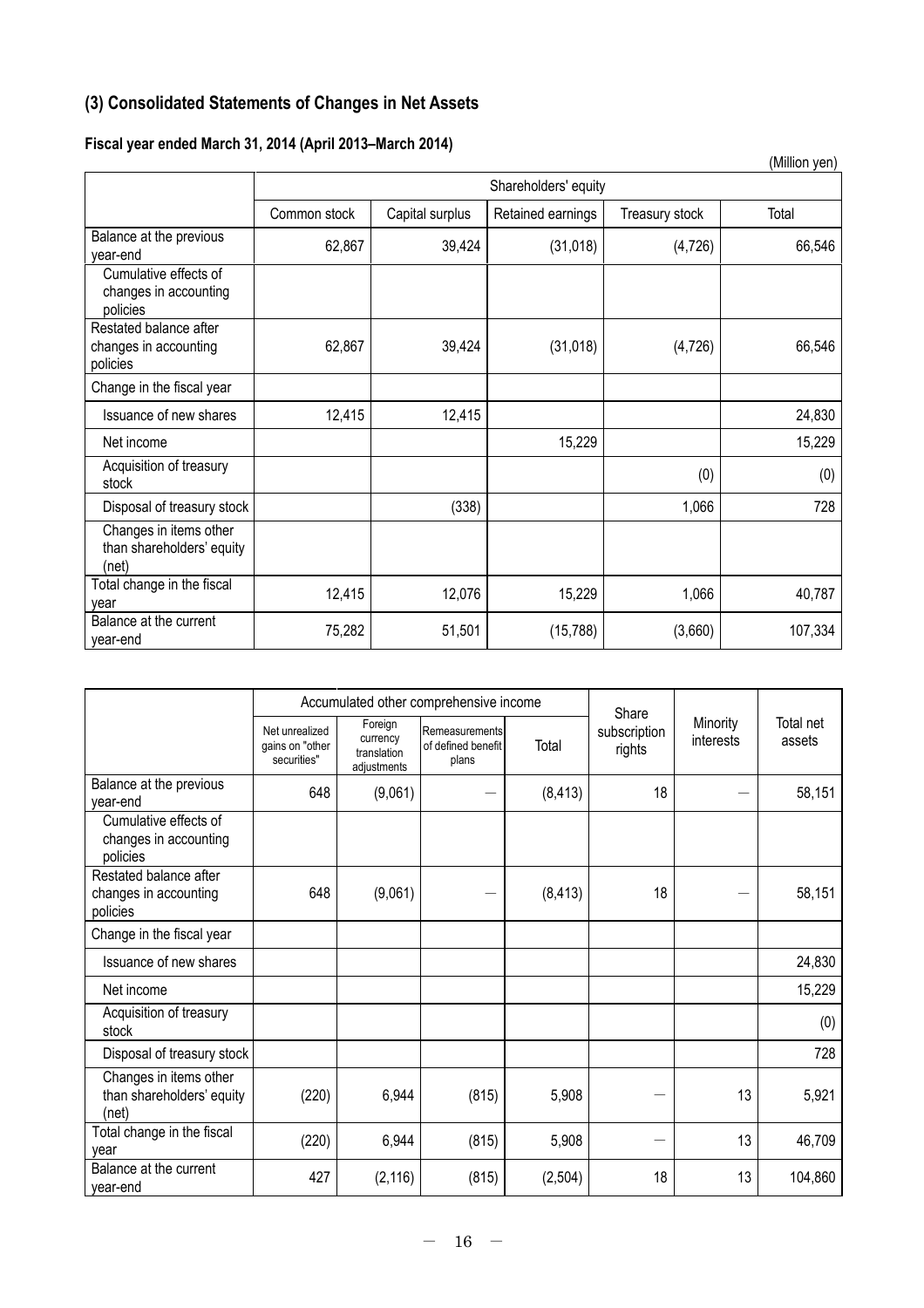## **Fiscal year ended March 31, 2015 (April 2014–March 2015)**

|                                                              |                      |                 |                   |                | (Million yen) |  |  |
|--------------------------------------------------------------|----------------------|-----------------|-------------------|----------------|---------------|--|--|
|                                                              | Shareholders' equity |                 |                   |                |               |  |  |
|                                                              | Common stock         | Capital surplus | Retained earnings | Treasury stock | Total         |  |  |
| Balance at the previous<br>year-end                          | 75,282               | 51,501          | (15, 788)         | (3,660)        | 107,334       |  |  |
| Cumulative effects of<br>changes in accounting<br>policies   |                      |                 | 1,708             |                | 1,708         |  |  |
| Restated balance after<br>changes in accounting<br>policies  | 75,282               | 51,501          | (14,080)          | (3,660)        | 109,042       |  |  |
| Change in the fiscal year                                    |                      |                 |                   |                |               |  |  |
| Issuance of new shares                                       |                      |                 |                   |                |               |  |  |
| Net income                                                   |                      |                 | 14,507            |                | 14,507        |  |  |
| Acquisition of treasury<br>stock                             |                      |                 |                   | (0)            | (0)           |  |  |
| Disposal of treasury stock                                   |                      |                 |                   |                |               |  |  |
| Changes in items other<br>than shareholders' equity<br>(net) |                      |                 |                   |                |               |  |  |
| Total change in the fiscal<br>year                           |                      |                 | 14,507            | (0)            | 14,507        |  |  |
| Balance at the current<br>year-end                           | 75,282               | 51,501          | 427               | (3,660)        | 123,550       |  |  |

|                                                              | Accumulated other comprehensive income           |                                                   |                                               |         | Share                  |                       |                     |
|--------------------------------------------------------------|--------------------------------------------------|---------------------------------------------------|-----------------------------------------------|---------|------------------------|-----------------------|---------------------|
|                                                              | Net unrealized<br>gains on "other<br>securities" | Foreign<br>currency<br>translation<br>adjustments | Remeasurements<br>of defined benefit<br>plans | Total   | subscription<br>rights | Minority<br>interests | Total net<br>assets |
| Balance at the previous<br>year-end                          | 427                                              | (2, 116)                                          | (815)                                         | (2,504) | 18                     | 13                    | 104,860             |
| Cumulative effects of<br>changes in accounting<br>policies   |                                                  |                                                   |                                               |         |                        |                       | 1,708               |
| Restated balance after<br>changes in accounting<br>policies  | 427                                              | (2, 116)                                          | (815)                                         | (2,504) | 18                     | 13                    | 106,568             |
| Change in the fiscal year                                    |                                                  |                                                   |                                               |         |                        |                       |                     |
| Issuance of new shares                                       |                                                  |                                                   |                                               |         |                        |                       |                     |
| Net income                                                   |                                                  |                                                   |                                               |         |                        |                       | 14,507              |
| Acquisition of treasury<br>stock                             |                                                  |                                                   |                                               |         |                        |                       | (0)                 |
| Disposal of treasury stock                                   |                                                  |                                                   |                                               |         |                        |                       |                     |
| Changes in items other<br>than shareholders' equity<br>(net) | (47)                                             | 5,662                                             | (205)                                         | 5,409   |                        | (13)                  | 5,396               |
| Total change in the fiscal<br>year                           | (47)                                             | 5,662                                             | (205)                                         | 5,409   |                        | (13)                  | 19,904              |
| Balance at the current<br>year-end                           | 379                                              | 3,545                                             | (1,021)                                       | 2,904   | 18                     | 0                     | 126,473             |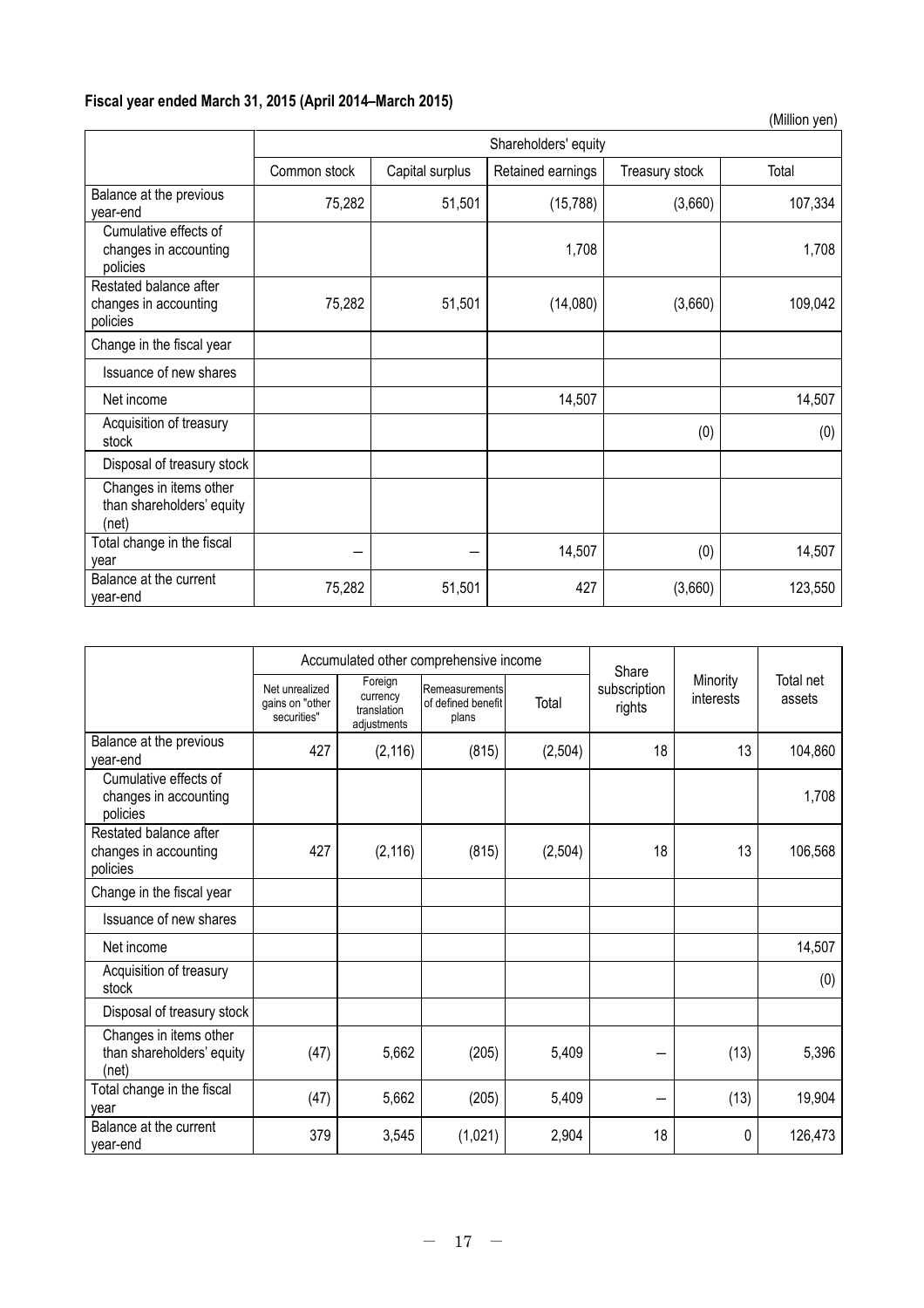# **(4) Consolidated Statements of Cash Flows**

|                                                                   | FY March 31, 2015 | FY March 31, 2014 |
|-------------------------------------------------------------------|-------------------|-------------------|
| Cash flows from operating activities                              |                   |                   |
| Income before taxes and minority interests                        | 12,896            | 10,781            |
| Depreciation                                                      | 7,736             | 5,993             |
| Increase (decrease) in reserve for doubtful accounts              | 10                | (269)             |
| Increase (decrease) in reserve for apartment vacancy loss         | (4,072)           | (4, 597)          |
| Interest and dividend income                                      | (124)             | (110)             |
| Interest expense                                                  | 1,143             | 1,574             |
| Foreign exchange loss (gain)                                      | (52)              | (10)              |
| Equity in losses (earnings) of affiliated companies               | 8                 | (2)               |
| Loss (gain) on sale of property, plant and equipment              | (6)               | 0                 |
| Write-offs of property, plant and equipment                       | 309               | 13                |
| Impairment loss                                                   | 224               | 778               |
| Decrease (increase) in accounts receivable                        | (734)             | (193)             |
| Decrease (increase) in work in process                            | (80)              | (161)             |
| Decrease (increase) in long-term prepaid expenses                 | 3,774             | 10,067            |
| Increase (decrease) in accounts payable                           | 4,924             | (2, 513)          |
| Increase (decrease) in customer advances for projects in progress | 1,114             | 1,346             |
| Increase (decrease) in advances received                          | (9, 572)          | (8,718)           |
| Increase (decrease) in guarantee deposits received                | (529)             | (533)             |
| Increase (decrease) in accrued consumption taxes                  | 982               | (519)             |
| Other                                                             | (124)             | 4,628             |
| Subtotal                                                          | 17,827            | 17,557            |
| Interest and dividends received                                   | 108               | 98                |
| Interest paid                                                     | (1, 139)          | (1, 584)          |
| Income taxes paid                                                 | (1,081)           | (486)             |
| Net cash provided by operating activities                         | 15,715            | 15,584            |
| Cash flows from investing activities                              |                   |                   |
| Purchase of property, plant and equipment                         | (15, 532)         | (5,480)           |
| Proceeds from sale of property, plant and equipment               | 230               |                   |
| Payment for purchase of intangible assets                         | (998)             | (963)             |
| Payment for purchase of investment securities                     | (101)             | (216)             |
| Proceeds from sale of investment securities                       | 86                | 20                |
| Payment for purchase of shares in subsidiaries                    | (812)             |                   |
| Payment for loans                                                 | (10)              | (15)              |
| Proceeds from collection of loans                                 | 38                | 36                |
| Payments for time deposits                                        | (600)             | (700)             |
| Proceeds from withdrawal of time deposits                         | 500               | 400               |
| Other                                                             | (349)             | (13)              |
| Net cash provided by (used in) investing activities               | (17, 550)         | (6,929)           |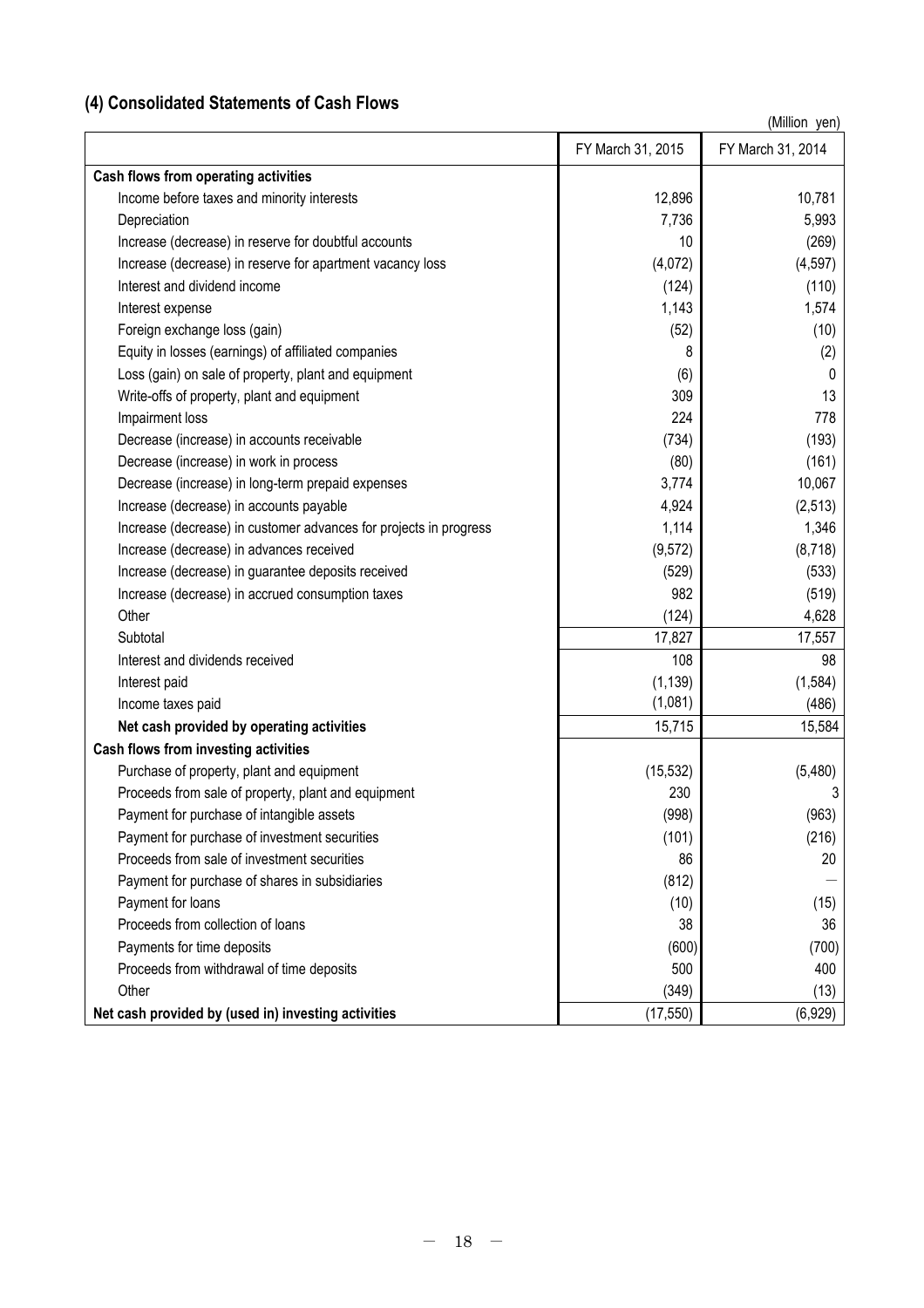|                                                              |                | (Million yen)  |
|--------------------------------------------------------------|----------------|----------------|
|                                                              | March 31, 2015 | March 31, 2014 |
| Cash flows from financing activities                         |                |                |
| Proceeds from short-term debt                                | 3,900          |                |
| Repayment of short-term debt                                 | (3,900)        | (11, 874)      |
| Proceeds from long-term debt                                 | 7,261          |                |
| Repayment of long-term debt                                  | (7, 846)       | (2,942)        |
| Repayment of finance lease obligations                       | (1,606)        | (1,210)        |
| Proceeds from issuance of bonds                              | 4,500          |                |
| Payment for redemption of bonds                              | (560)          | (560)          |
| Proceeds from issuance of shares                             |                | 24,708         |
| Proceeds from disposal of treasury stock                     |                | 728            |
| Payment for purchase of treasury stock                       | (0)            | (0)            |
| Net cash provided by (used in) financing activities          | 1,747          | 8,848          |
| Effect of exchange rate changes on cash and cash equivalents | 441            | 265            |
| Net increase (decrease) in cash and cash equivalents         | 354            | 17,768         |
| Cash and cash equivalents at beginning of period             | 74,150         | 56,381         |
| Cash and cash equivalents at end of period                   | 74,504         | 74,150         |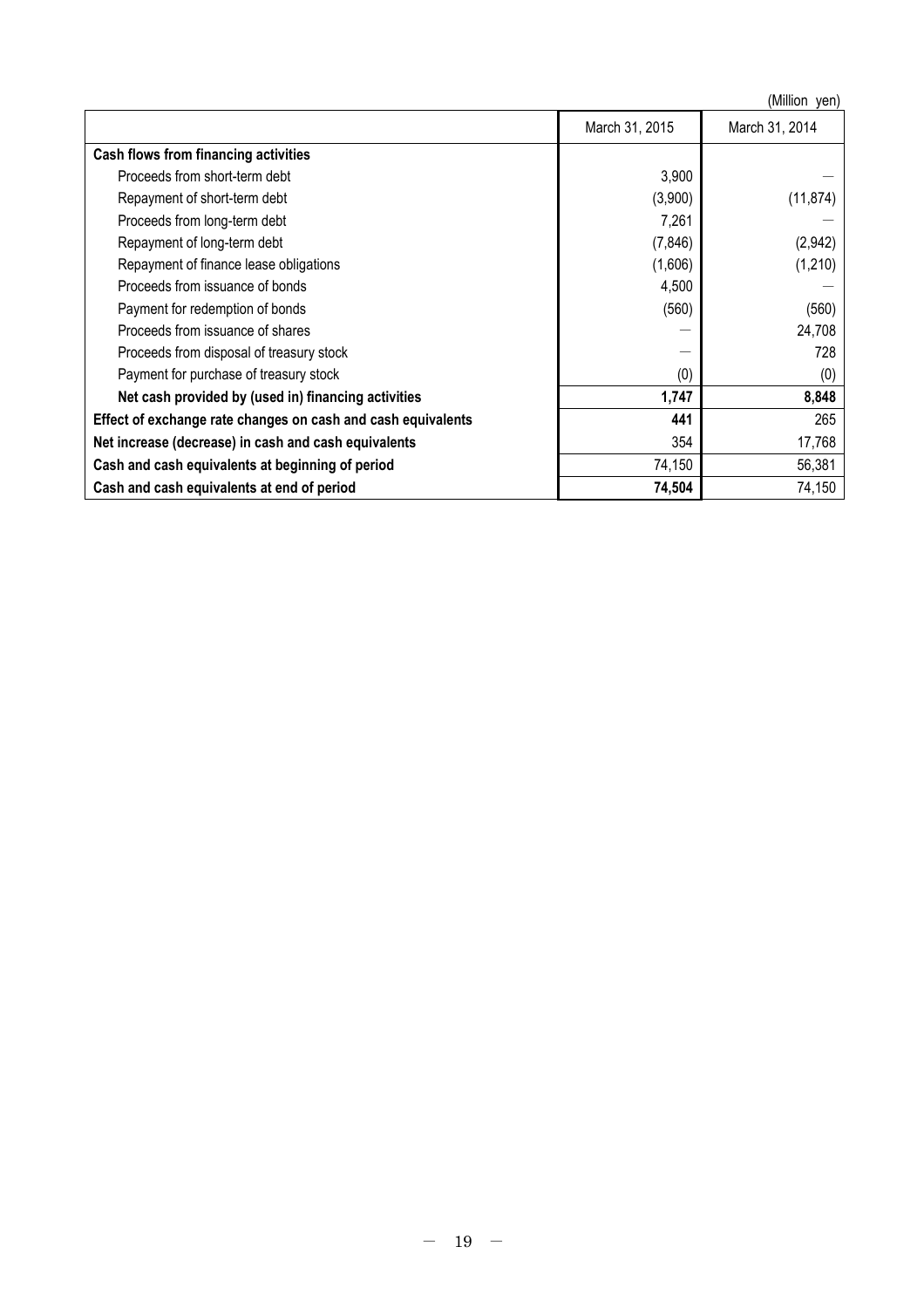### **(5) Notes Regarding Consolidated Financial Statements (Notes Regarding the Premise of the Company as a Going Concern)**

There are no relevant items.

### **(Significant Items Fundamental to the Preparation of Consolidated Financial Statements)**

・Matters relating to the scope of consolidation

Leopalace21 (Shanghai) Property Management Co., Ltd., Leopalace21(Cambodia) Co.,Ltd., Leopalace21 Real Estate (Cambodia) Co., Ltd. and Leopalace Energy Corporation were established in the consolidated fiscal year under review, and have been included in the scope of consolidation.

Morizou Co., Ltd. and WING MATE CO., LTD., whose shares were acquired in the consolidated fiscal year under review, have also been included in the scope of consolidation.

Moreover, as a result of the absorption-type merger that took place in the consolidated fiscal year under review, in which WING MATE CO., LTD. became a surviving company and Leopalace Travel Co., Ltd. became an extinct company, Leopalace Travel Co., Ltd. has been excluded from the scope of consolidation.

・Matters relating to the application of the equity method

LIXIL Renewal Corporation has been excluded from the scope of the application of the equity method because its shares were sold in the consolidated fiscal year under review.

・Matters relating to business year of consolidated subsidiary

The settlement date of Leopalace21 (Shanghai) Property Management Co., Ltd., Leopalace21 (Cambodia) Co., Ltd., Leopalace21 Real Estate (Cambodia) Co., Ltd. and WING MATE CO., LTD. is December 31. In preparing the consolidated financial statements, the financial statements as of December 31 have been used. However, adjustments necessary for preparing the consolidated financial statements have been made to the important transactions that took place between December 31 and the consolidated settlement date.

The settlement date of Morizou Co., Ltd. is September 30. In preparing the consolidated financial statements, its financial statements based on a provisional settlement as of the consolidated settlement date in accordance with the actual settlement have been used.

・Matters relating to accounting standards

Amortization method and period of goodwill

The Company has adopted a policy whereby goodwill is amortized on a straight-line basis over the period in which the economic benefits are expected to be realized. However, if the amount is negligible, it is amortized at once when it takes place.

The disclosure of matters other than the above is omitted, as there are no significant changes from the statement in the most recent annual securities report (submitted on June 27, 2014).

### **(Changes in Accounting Policies)**

(Application of accounting policies related to retirement benefits)

The Company has applied section 35 of the Accounting Standard for Retirement Benefits (ASBJ Statement No. 26, May 17, 2012) and section 67 of the Guidance on Accounting Standard for Retirement Benefits (ASBJ Guidance No. 25, March26, 2015) since the consolidated first quarter accounting period. The calculation methods of the retirement benefit obligations and service costs have been revised, and the attribution method for the projected retirement benefits has been changed from the service period basis to the projected benefit method. In addition, the method of determining the discount rates has been changed from a method utilizing the discount rate based on an approximation of the average remaining years of service of employees to a method utilizing multiple discount rates corresponding to each payment possibility period of retirement benefits.

In accordance with the transitional measures stated in section 37 of the Accounting Standard for Retirement Benefits, the affected amounts due to changes in the calculation method of retirement benefit obligations and service costs are included in retained earnings as of the beginning of the consolidated accounting period under review.

As a result, retirement benefit liability has decreased by ¥1,708 million and retained earnings have increased by the same amount as of the beginning of the accounting period under review. The effect on operating income,recurring income and income before taxes and minority interests is insignificant.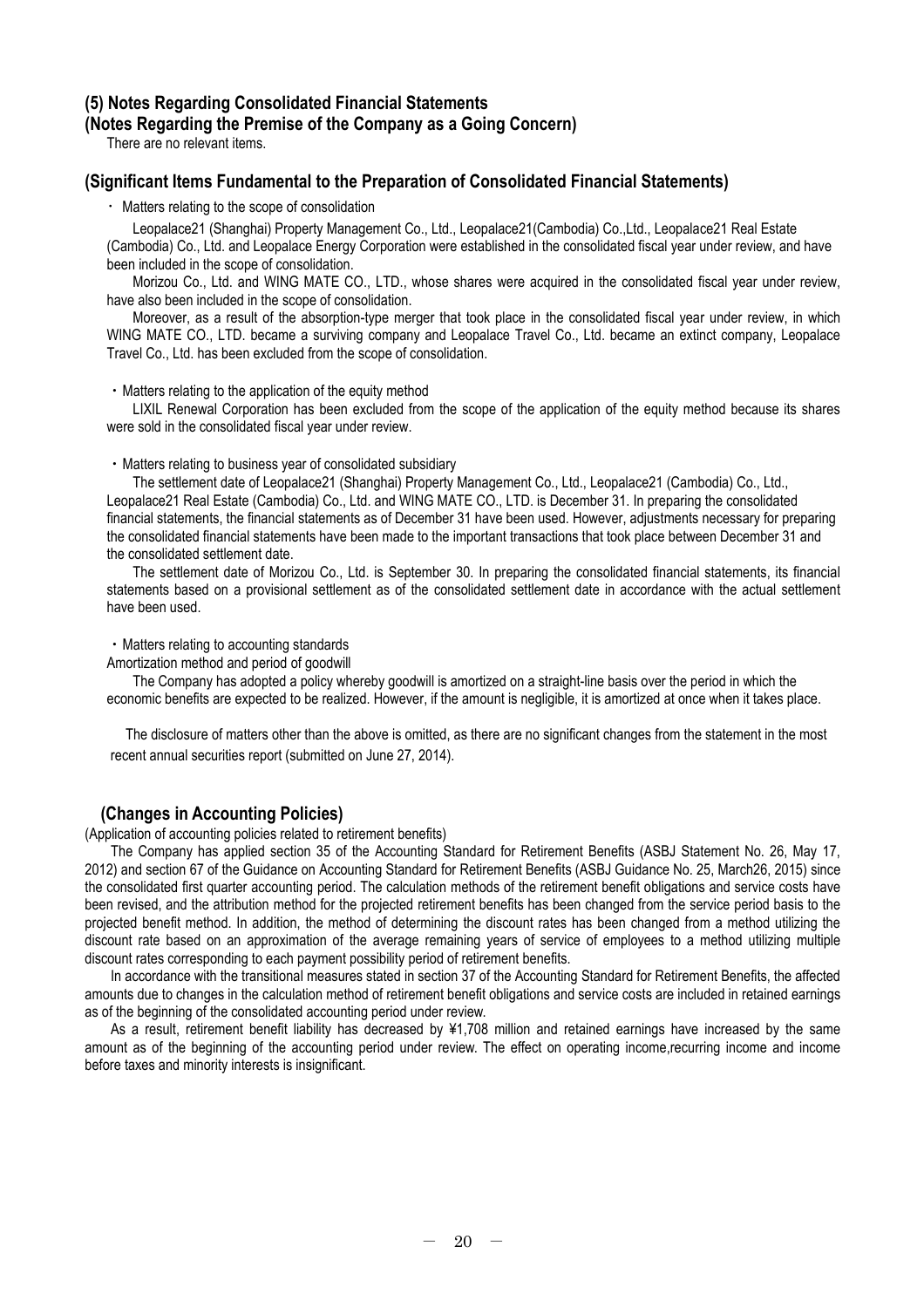### **(Business Combination, etc.) i Business Combination through Acquisitions**

#### (Stock Acquisition of WING MATE CO., LTD.)

#### **1. Outline of the business combination**

- (1) Name of the acquired company and its business activities Name of the acquired company: WING MATE CO., LTD. Business activities: Travel business
- (2) Major reasons for the business combination

WING MATE CO., LTD. is a travel agency that provides services of overseas business trip arrangements and business travel management for corporations. It does business with more than 1,300 corporations, including government and municipal offices. On the other hand, in the Leasing business section of Leopalace21, more than 50% of the tenants are corporate tenants and services related to rental housing is provided to approximately 45,000 corporations in Japan. By adding WING MATE CO., LTD. as a group company, Leopalace21 has started overseas business trip

arrangements and business travel management as one of our new services. In addition, Leopalace21 aims to obtain the opportunity of providing rental houses to the corporate customers of WING MATE CO., LTD.

- (3) Effective date of the business combination October 31, 2014
- (4) Legal structure of the business combination Stock acquisition
- (5) Name of the company subsequent to the business combination No change
- (6) Percentage of voting rights acquired by Leopalace21 100%
- (7) Primary basis for determining the acquirer Due to the fact that Leopalace21 has acquired WING MATE CO., LTD. through stock acquisition with cash considerations.

#### **2. Period of business performances of the acquired company to be included in the Consolidated Statements of Operations in the subject cumulative quarter**

Since the deemed acquisition date is set as December 31, 2014, the business performances of the acquired company is not included in the Consolidated Statement of Operation of the subject cumulative third quarter period.

#### **3. Acquisition cost of the acquired company and its details**

| Consideration<br>for the acquisition        | The market value of the common stock of WING MATE CO., LTD. on<br>the business combination date | ¥65 million    |  |
|---------------------------------------------|-------------------------------------------------------------------------------------------------|----------------|--|
| Direct costs<br>required for<br>acquisition | Advisory costs, etc.                                                                            | 16             |  |
| Acquisition cost                            |                                                                                                 | 8 <sup>1</sup> |  |

### **4. Amount, source, method and period of goodwill amortization**

- (1) Amount of goodwill
	- ¥3 million

Since the allotment of the acquisition cost is not complete, a provisional accounting process has been conducted based on available and rational information.

(2) Source of goodwill

Due to the acquisition cost exceeding the market value of net assets on acquisition date.

(3) Method and period of goodwill amortization One-time amortization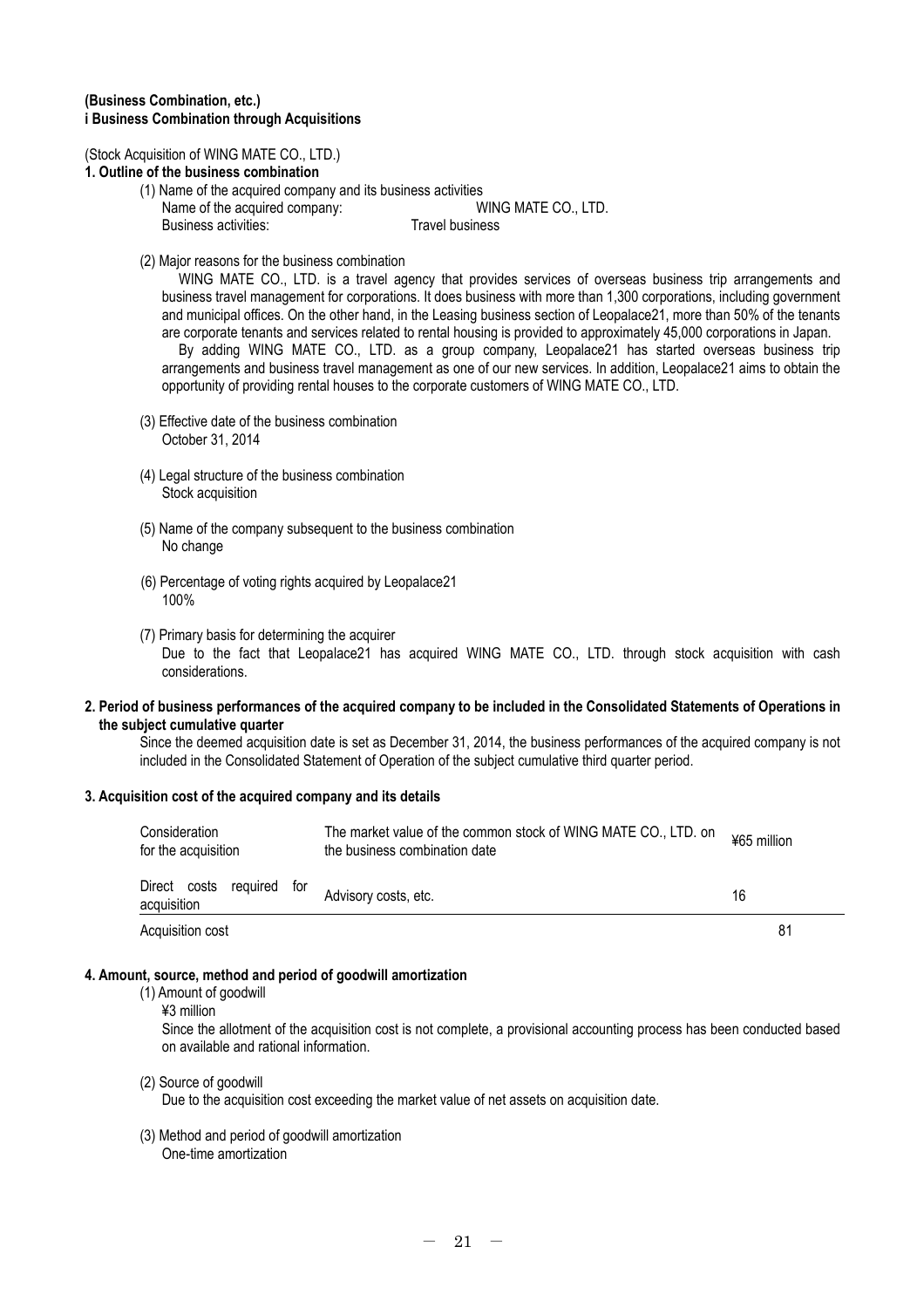(Stock Acquisition of Morizou Co., Ltd.)

1. Outline of the business combination

- (1) Name of acquired company and its business activities Name of acquired company: Morizou Co., Ltd. Business activities: Design, construction and management of custom-built homes
- (2) Major reasons for the business combination

Morizou Co., Ltd. is engaged in the design, construction and management of custom-built detached houses in the Kanto and Chubu regions. On the other hand, in its construction business, the Company subcontracts the construction of custom-built detached houses, including the homes of approximately 26,000 landowners nationwide.

The Company established a business alliance with Morizou Co., Ltd. in April 2014, and has been providing jointly developed products since then. The business combination is designed to aim to achieve the further advancement of the two companies by further strengthening the collaboration with the Leopalace Group.

- (3) Effective date of the business combination March 30, 2015
- (4) Legal structure of the business combination Stock acquisition
- (5) Name of the company subsequent to the business combination No change
- (6) Percentage of voting rights acquired by Leopalace21 88.2%
- (7) Primary basis for determining the acquirer Due to the fact that Leopalace21 has acquired Morizou Co., Ltd. through stock acquisition with cash considerations.
- 2. Period of business performances of the acquired company to be included in the Consolidated Statements of Operations in the consolidated accounting period under review.

Since the deemed acquisition date is set as March 31, 2015, the business performance of the acquired company is not included in the Consolidated Statement of Operation for the consolidated accounting period under review.

3. Acquisition cost of the acquired company and its details

| Consideration<br>for the acquisition     | The market value of the common stock of Morizou Co., Ltd. | ¥1.676 million |
|------------------------------------------|-----------------------------------------------------------|----------------|
| Direct costs required for<br>acquisition | Advisory costs, etc.                                      |                |
| Acquisition cost                         |                                                           | 1,685          |

4. Amount, source, method and period of goodwill amortization

- (1) Amount of goodwill
	- ¥1,684 million

Since the allotment of the acquisition cost is not complete, a provisional accounting process has been conducted based on available and rational information.

(2) Source of goodwill

Due to a reasonable estimation of future excess earning power, which is expected by the future business development.

(3) Method and period of goodwill amortization Amortization on a straight-line basis over ten years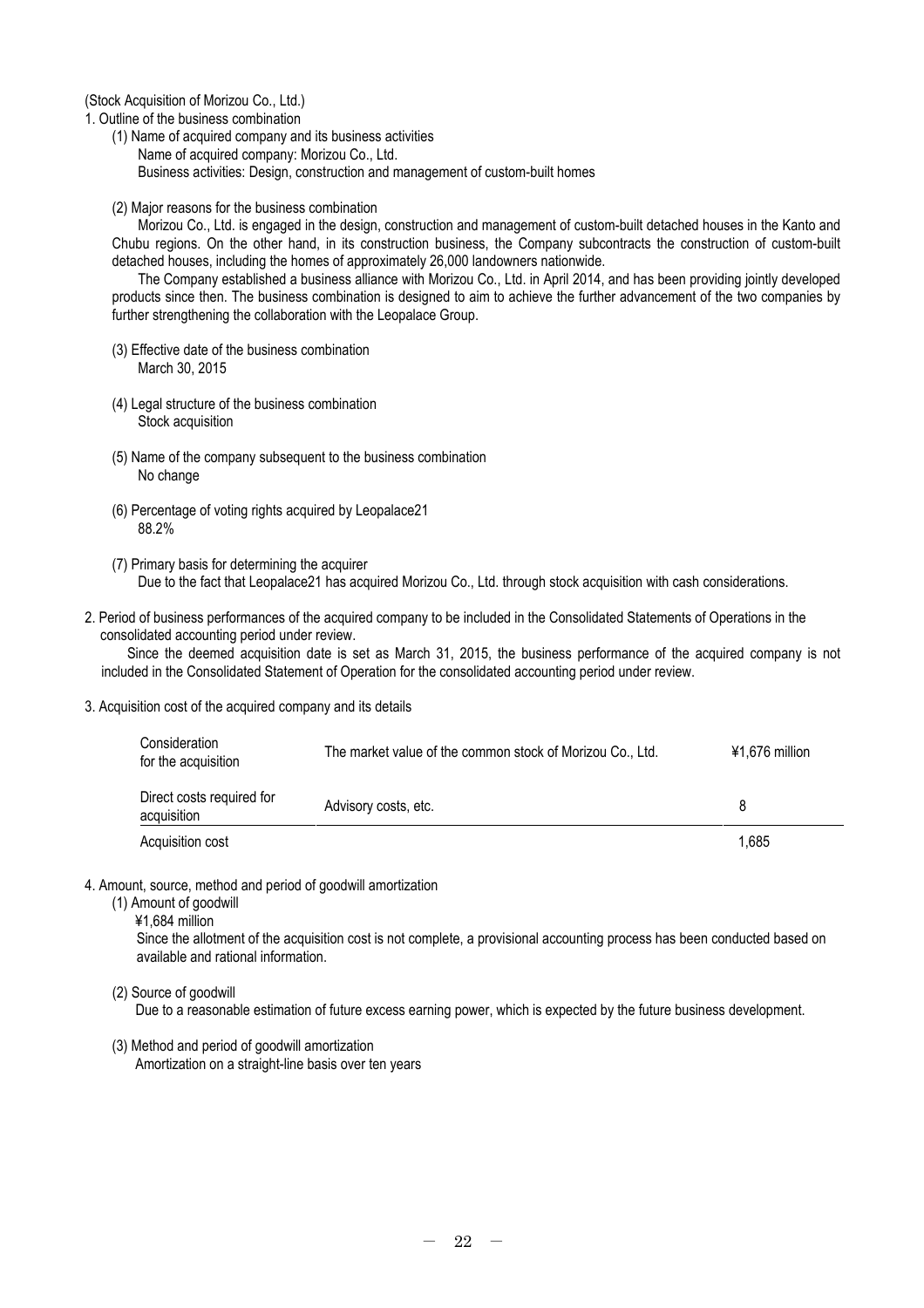## **(Segment Information)**

### **Fiscal Year ended March 31, 2014 (April 1, 2013 through March 31, 2014)**

(Million yen)

|                                          |                            |                                 | Reportable Segment                     |                                       |                  |                                    |         | Consolidated            |                   |
|------------------------------------------|----------------------------|---------------------------------|----------------------------------------|---------------------------------------|------------------|------------------------------------|---------|-------------------------|-------------------|
|                                          | Leasing<br><b>Business</b> | Construction<br><b>Business</b> | <b>Elderly Care</b><br><b>Business</b> | Hotels &<br>Resort<br><b>Business</b> | Segment<br>Total | <b>Others</b><br>Total<br>(Note 1) |         | Adjustments<br>(Note 2) | Total<br>(Note 3) |
| Net sales                                |                            |                                 |                                        |                                       |                  |                                    |         |                         |                   |
| (1) Sales to customers                   | 388,768                    | 63,135                          | 10,171                                 | 7,571                                 | 469,647          | 1,442                              | 471,089 |                         | 471,089           |
| (2) Inter-segment<br>sales and transfers | 592                        | 6,684                           |                                        | 2,505                                 | 9,782            | 106                                | 9,889   | (9,889)                 |                   |
| total                                    | 389,360                    | 69,820                          | 10,171                                 | 10,077                                | 479,430          | 1,548                              | 480,978 | (9,889)                 | 471,089           |
| Segment earnings (or loss)               | 15,567                     | 2,954                           | (610)                                  | (1, 118)                              | 16,792           | 137                                | 16,929  | (3,256)                 | 13,673            |
| Segment assets                           | 98,315                     | 16,121                          | 2,371                                  | 50,710                                | 167,519          | 10,662                             | 178,181 | 109,277                 | 287,459           |
| Other items                              |                            |                                 |                                        |                                       |                  |                                    |         |                         |                   |
| Depreciation                             | 2,578                      | 175                             | 40                                     | 1,857                                 | 4,652            | 157                                | 4,809   | 1,184                   | 5,993             |
| Increase in property, plant              |                            |                                 |                                        |                                       |                  |                                    |         |                         |                   |
| and equipment, and<br>intangible assets  | 4,698                      | 52                              | 37                                     | 437                                   | 5,225            | 6,785                              | 12,011  | 2,703                   | 14,714            |

### **Fiscal Year ended March 31, 2015 (April 1, 2014 through March 31, 2015)**

|                                                                        |                            |                 |                                                |                                       |                  |                    |         |                         | (Million yen)     |
|------------------------------------------------------------------------|----------------------------|-----------------|------------------------------------------------|---------------------------------------|------------------|--------------------|---------|-------------------------|-------------------|
|                                                                        |                            |                 | Reportable Segment                             |                                       |                  |                    |         |                         | Consolidated      |
|                                                                        | Leasing<br><b>Business</b> | <b>Business</b> | Construction   Elderly Care<br><b>Business</b> | Hotels &<br>Resort<br><b>Business</b> | Segment<br>Total | Others<br>(Note 1) | Total   | Adjustments<br>(Note 2) | Total<br>(Note 3) |
| Net sales                                                              |                            |                 |                                                |                                       |                  |                    |         |                         |                   |
| (1) Sales to customers                                                 | 399,316                    | 61,312          | 10,608                                         | 8,951                                 | 480,188          | 2,999              | 483,188 |                         | 483,188           |
| (2)<br>Inter-segment<br>sales and transfers                            | 790                        | 12,065          |                                                | 2,827                                 | 15,682           | 127                | 15,810  | (15, 810)               |                   |
| total                                                                  | 400,107                    | 73,378          | 10,608                                         | 11,778                                | 495,871          | 3,127              | 498,999 | (15, 810)               | 483,188           |
| Segment earnings<br>(or loss)                                          | 20,532                     | 210             | (606)                                          | (1, 289)                              | 18,848           | 31                 | 18,879  | (4, 116)                | 14,763            |
| Segment assets                                                         | 98,861                     | 19,895          | 2,428                                          | 50,367                                | 171,554          | 21,481             | 193,035 | 115,239                 | 308,274           |
| Other items                                                            |                            |                 |                                                |                                       |                  |                    |         |                         |                   |
| Depreciation                                                           | 2,992                      | 170             | 24                                             | 1,872                                 | 5,060            | 1,330              | 6,390   | 1,345                   | 7,736             |
| Increase in property,<br>plant and equipment,<br>and intangible assets | 5,551                      | 73              | 21                                             | 1,017                                 | 6,663            | 12,180             | 18,844  | 5,514                   | 24,358            |

Note 1: "Others" classification consists of the business segment not included in reportable segments, and comprises such businesses as the small-claims and short-term insurance business, solar power generation business and financing businesses.